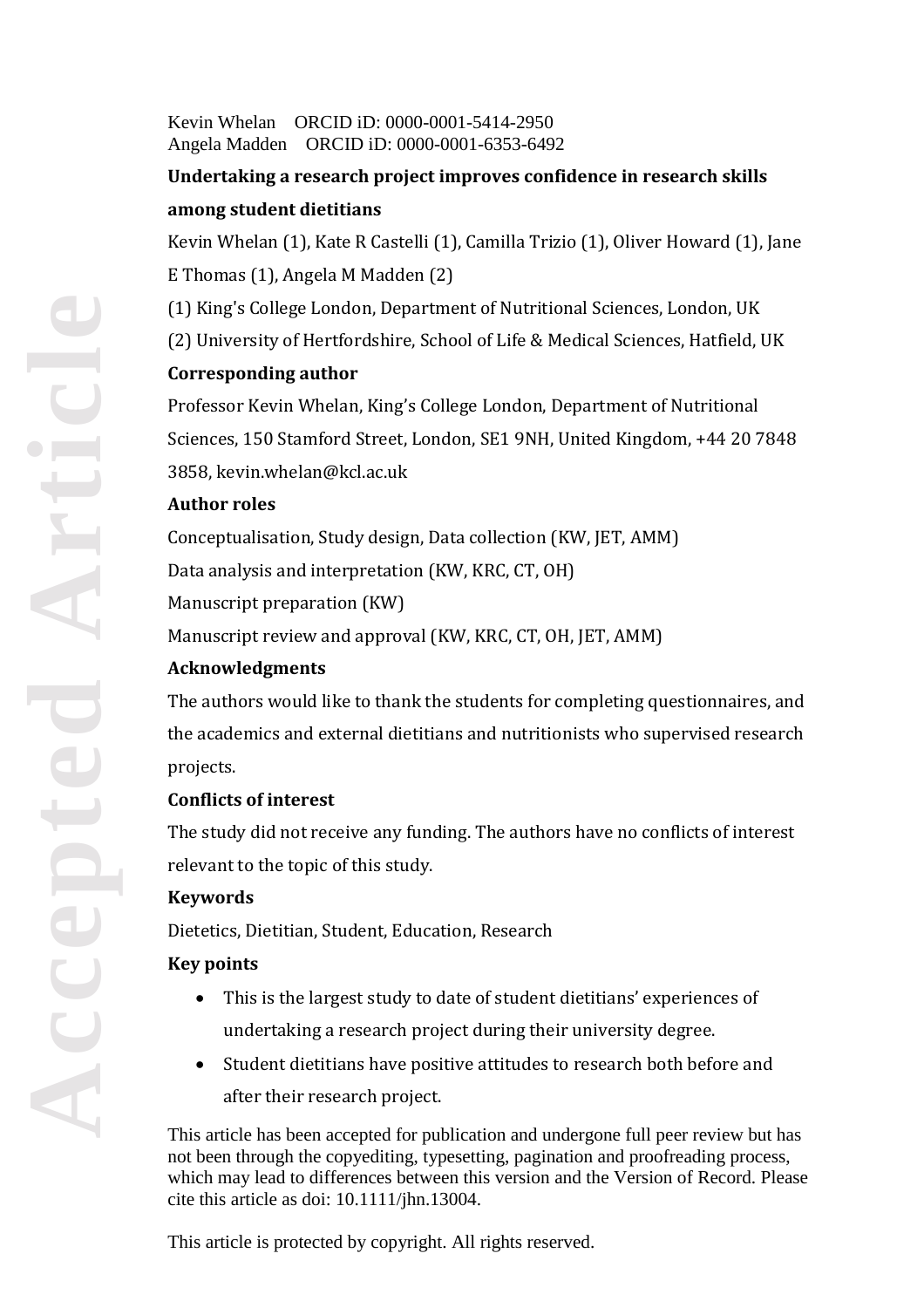- Research projects improve student dietitians' confidence in their research skills.
- The single most significant factor associated with developing high confidence in research skills is having a greater level of involvement in the project.

## **Author biographies**

**Kevin Whelan PhD RD** is Professor of Dietetics and Head of Department of Nutritional Sciences at King's College London.

**Kate R Castelli MSc RD** was a research student at the Department of Nutritional Sciences at King's College London and is currently a Clinical Lead Dietitian at Lancashire Teaching Hospitals NHS Foundation Trust.

**Camilla Trizio BA** is a research student at the Department of Nutritional Sciences at King's College London.

**Oliver Howard BSc RD** was a research student at the Department of Nutritional Sciences at King's College London and is currently Specialist Gastroenterology Dietitian at Medway NHS Foundation Trust.

**Jane E Thomas MMedSci RD** was Programme Director for Dietetics and is currently Visiting Senior Lecturer in the Department of Nutritional Sciences at King's College London.

**Angela M Madden PhD RD** was formerly Senior Lecturer in Nutrition & Dietetics at London Metropolitan University and is currently Clinical Researcher in Nutrition and Dietetics at the University of Hertfordshire. Graphical abstract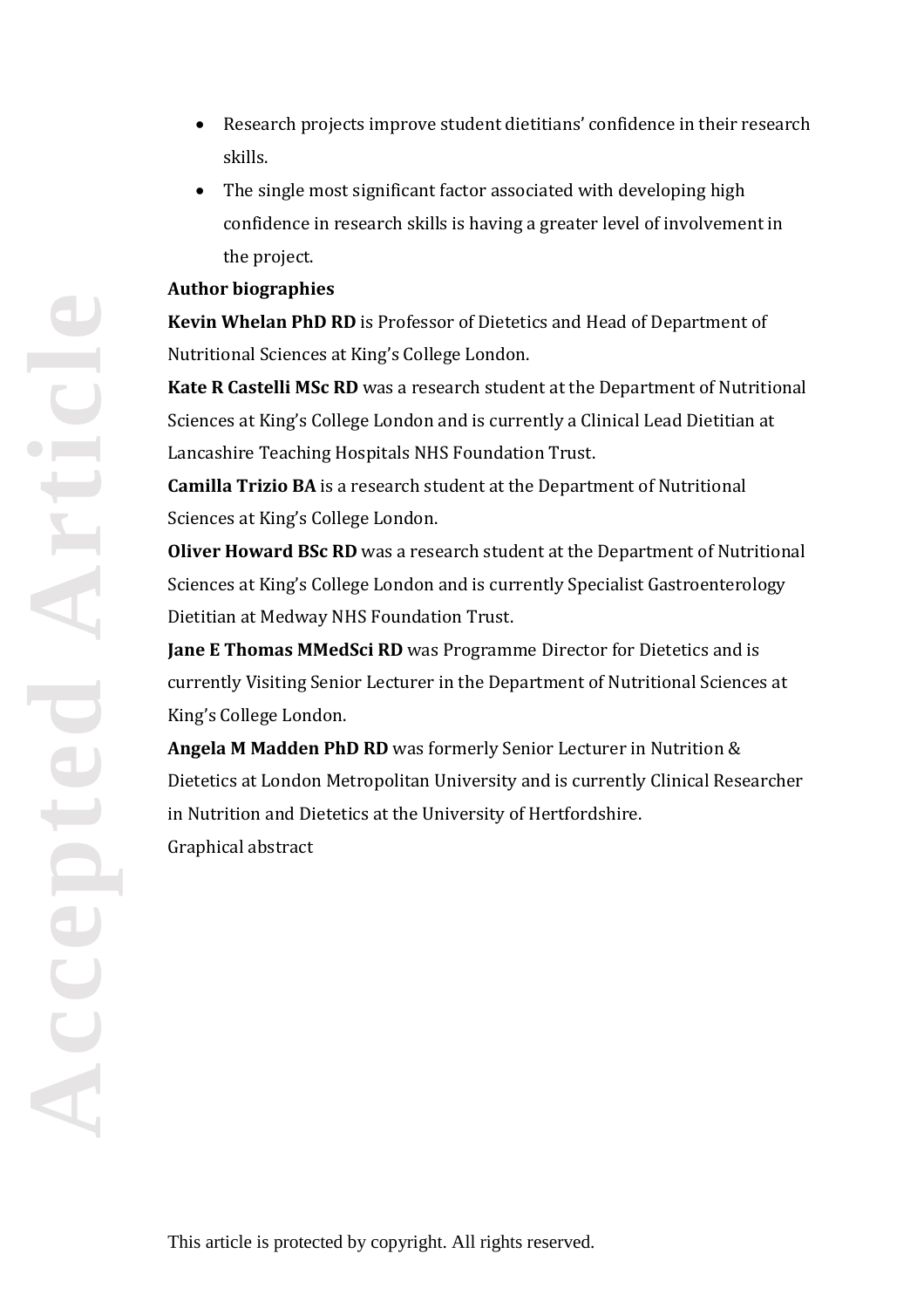# UNDERTAKING A RESEARCH PROJECT IMPROVES CONFIDENCE IN RESEARCH SKILLS AMONG STUDENT DIETITIANS



# **Abstract**

**Background:** Research is a cornerstone of evidence-based dietetic practice. Research skills are often taught at university through experiential learning during a final-year research project. The aim of this study was to investigate attitudes towards research and confidence in research skills among student dietitians before and after a research project.

**Methods:** A questionnaire survey of student dietitians' attitudes to research and confidence in research skills was undertaken before and after completing a research project at two universities in London, United Kingdom. Dichotomous data were compared before and after the research project using a McNemar's test. Factors associated with '*high confidence'* or '*improved confidence*' in overall research skills at the end of the research project were investigated using multivariable logistic regression.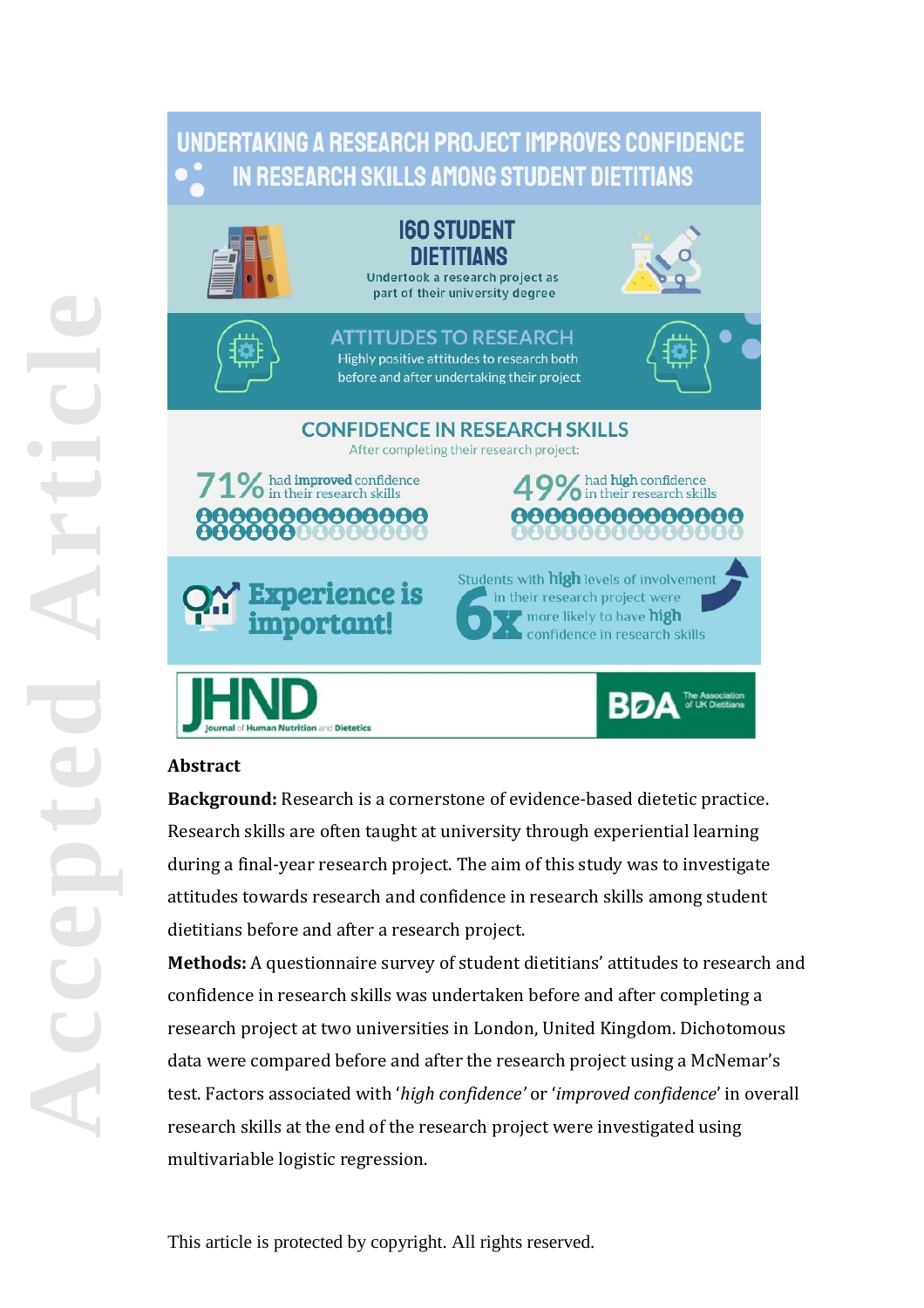**Results:** 160 student dietitians completed a questionnaire before and after their research project. The majority had positive attitudes to research both before and after their research project. There was an increase in numbers with '*high confidence'* in overall research skills before (13, 8.1%) and after (79, 49.4%) the research project (*P*<0.001), and 113 (70.6%) reported '*improved confidence'* in overall research skills. The only factor associated with '*high confidence'* in overall research skills was having '*high levels of involvement in the overall research process*' (OR 6.13, 95% CI 2.03-18.49, *P*=0.001).

**Conclusions:** Student dietitians have positive attitudes towards research and undertaking a research project significantly improves confidence in their research skills. Higher level of involvement in the research project is the single most significant factor associated with high confidence in research skills.

#### **Introduction**

Research is a cornerstone of evidence-based dietetic practice. Research is essential to provide the evidence for diet-disease relationships, for the effectiveness of interventions and to provide evidence of the impact of dietitians (1). Research builds a knowledge base for the relatively new discipline of nutrition. It is crucial for the advancement of the dietetic profession (2)(3) and for the credibility and public perception of dietitians (4). Meanwhile, healthcare professionals' involvement in research in the clinical setting can benefit clinical practice, including improvements in health services performance, processes of care and patient outcomes, as a result of having greater knowledge of research studies, implementation of guidelines, and greater networks and collaborative working (5).

Professional associations or governing bodies have standards for dietitians that include competency in research and evidence-based practice in Australia (6), Canada (7), the United Kingdom (8), United States (9) and many other countries across the world, and are also included in the International Practitioner Competency Standards for Dietitians set by the International Confederation of Dietetic Associations (10).

In the wider healthcare professions, generally positive attitudes towards involvement in research have been reported (11,12). This is also true in small studies of dietitians (13,14) and student dietitians (15,16). However, there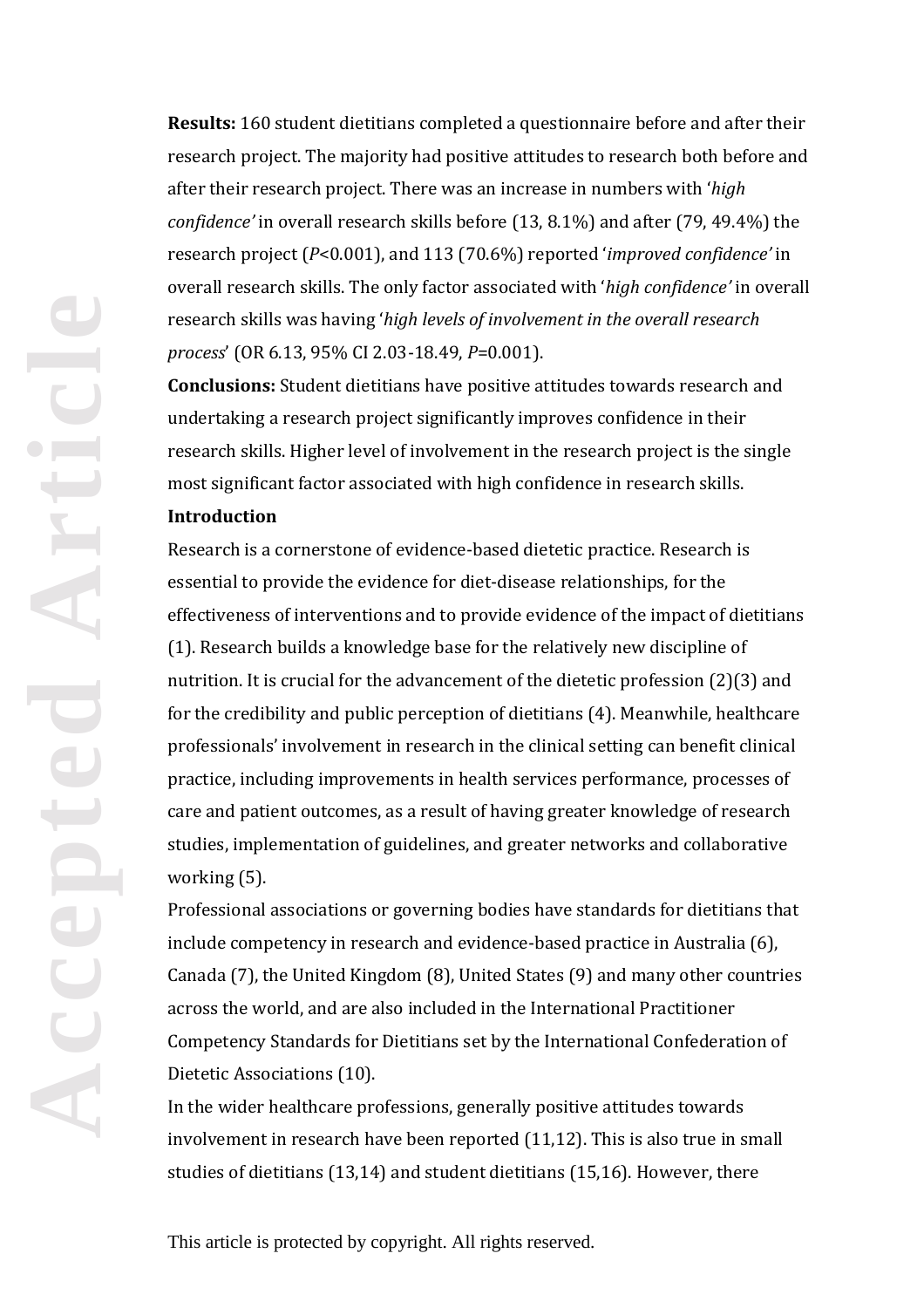remains a significant gap in healthcare professionals' attitudes to research and their actual participation in research (17,18). Studies report variable levels of research involvement among dietitians in Australia (19), Canada (20), the United Kingdom (14), and United States (1,21–23).

Barriers to research involvement in dietetics have been extensively examined and consistently report a lack of time and lack of funding as key issues, but negative attitudes towards research and lack of confidence in research skills have also been identified as important obstacles to research involvement (21,22,24). In particular, limited pre-registration training in research was reported as a barrier to dietitians subsequently undertaking research in a survey of the Academy of Nutrition and Dietetics (22), and is consistent with other studies in the United States (1,21,25) and United Kingdom (14). The reported lack of sufficient research training in pre-registration dietetics programmes coupled with evidence that education, knowledge and interest in research are associated with future research involvement among dietitians (23,24) is concerning as today's students will be tomorrow's profession who will be responsible for undertaking, applying, and disseminating future research (26).

In the United Kingdom pre-registration programmes in dietetics require student dietitians to have a 'critical and applied knowledge and understanding of research…' including amongst others: research ethics and research governance; the principles of scientific enquiry; quantitative and qualitative research design; data management; statistical analysis and interpretation; critical appraisal; and evidence informed practice (27). At most universities in the United Kingdom, research skills training culminates in the student undertaking a research project usually in the final year of the programme. Exposing students to the research process is supported by educational theory of experiential learning, a model in which learners gain skills and knowledge from direct experience (28,29).

A small number of studies have demonstrated that student dietitians' exposure to undertaking a research project improves confidence in their research skills (3,15,30). However, little is known of the change in attitudes and confidence resulting from undertaking a research project nor the factors associated with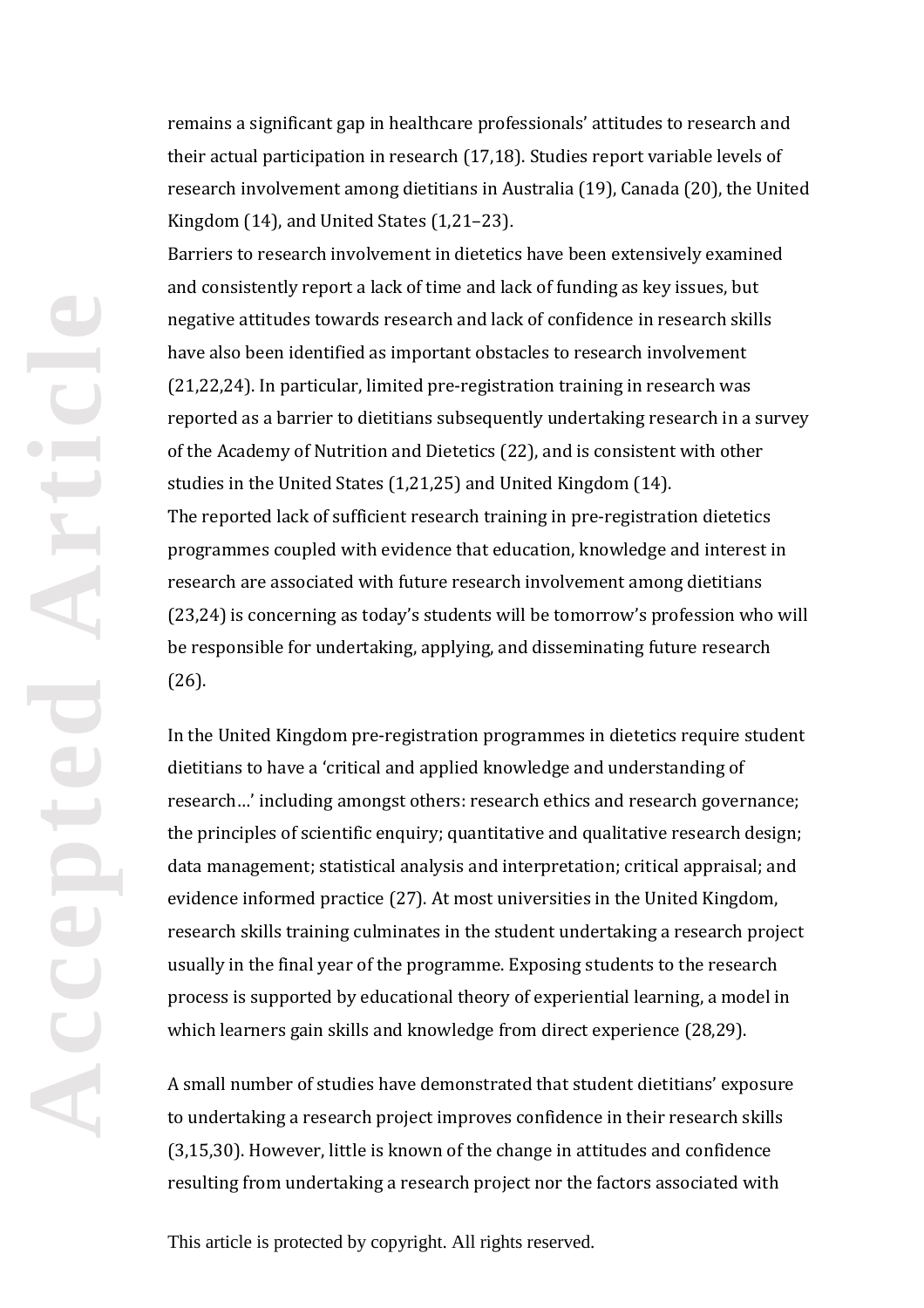optimal outcome, mainly due to the lack of before and after analyses and limited cohort sizes.

The aim of this study was to investigate attitudes towards research and confidence in research skills among student dietitians before and after a research project. Specifically, the study investigates: (i) attitudes towards research and confidence in research skills among student dietitians; (ii) the effect of undertaking a final year research project on these attitudes and confidence; and (iii) the factors associated with '*high confidence'* and '*improved confidence'* in overall research skills.

#### **Methods**

The study used a questionnaire to investigate the confidence and attitudes of student dietitians before and after undertaking their final-year research project.

#### *Participants*

Data were collected from students before and after completing a compulsory research project module in their final year of the 4-year BSc Nutrition and Dietetics programmes at King's College London and London Metropolitan University, two large universities in London, United Kingdom. All students undertaking the research project module were eligible, with no exclusion criteria, and all were approached over five consecutive years at King's College London (academic years ending in 2005-2009) and three consecutive years at London Metropolitan University (academic years ending in 2005-2007), in order to recruit a sufficiently large, unselected and representative sample.

#### *Intervention*

Both universities provide students with a compulsory 'research methods' module earlier in the BSc degree (years 1 or 2) in preparation for the research project module in the final (year 4). The research project modules involve some research methods teaching (e.g. study design, research ethics, data analysis) followed by undertaking a research project part-time and under supervision for 3-4 months.

Project selection consisted of compilation of a list of research projects proposed by academic staff at the university or by an external dietitian or nutritionist who would co-supervise a project with an internal academic (31). Students were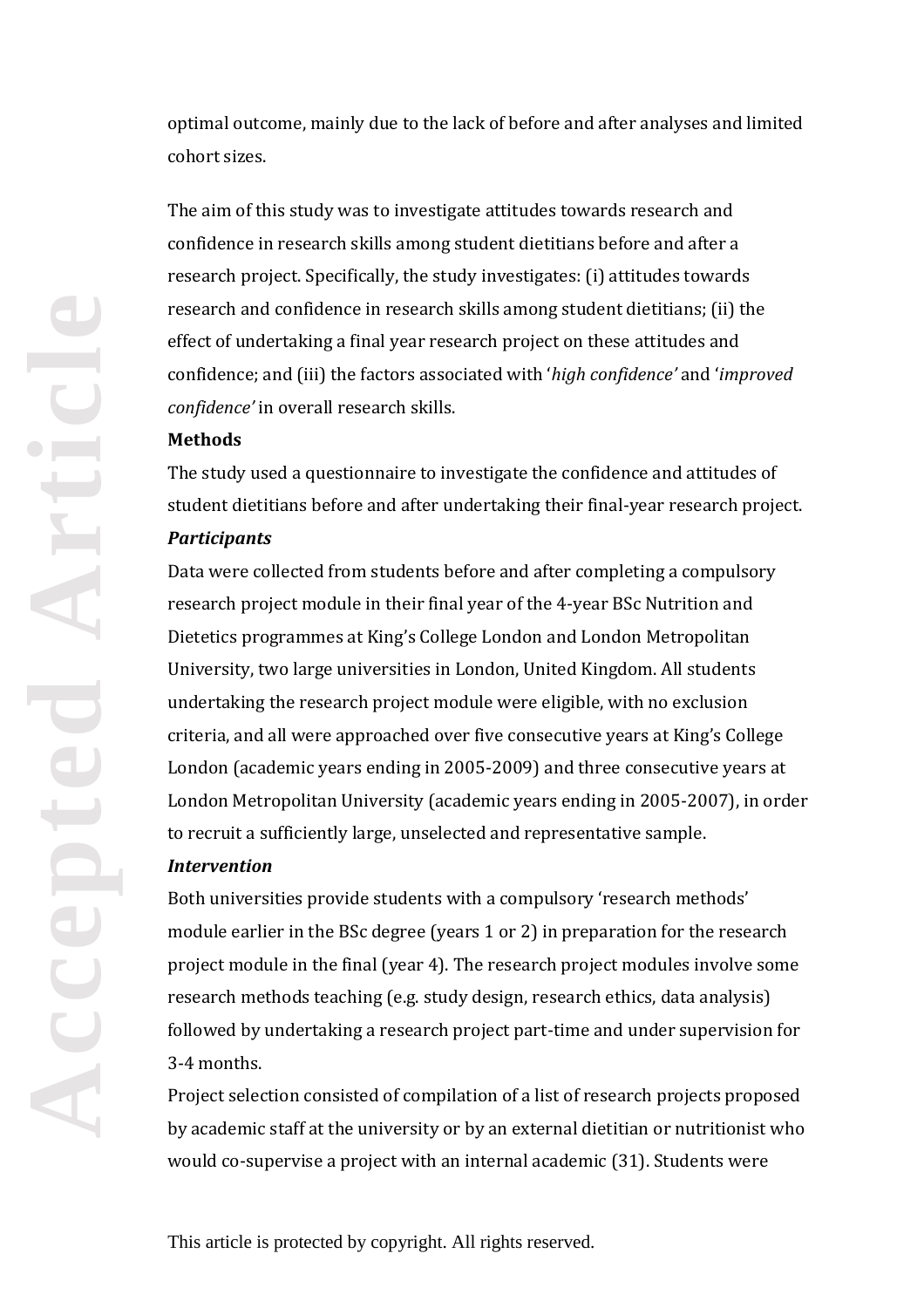provided with the list of proposed projects that included the e-mail address of the supervisor(s) who could be contacted for further information regarding the project if required. Projects were all relevant to nutrition and dietetics and were diverse in the type of research activity (e.g., literature review or systematic review, experimental laboratory, questionnaire survey or dietary survey, clinical audits, clinical trial or feeding study). Some projects involved original data collection whereas others involved analysing data that had already been collected. Students rated their preferred research project(s) and allocation was based primarily upon their expressed preference, but also with a goal to distribute supervisory load between academic staff.

Following project allocation, all research projects were conducted according to standard university procedures. A research team was formed consisting of the student dietitian and one (or more) university academic and, for external collaborative projects, the external dietitian/nutritionist. Each research team had a preliminary meeting to discuss the project, team member responsibilities, supervisory arrangements, and the dissemination of results.

On completion of the research projects, students wrote a dissertation and prepared and presented a research presentation or poster or participated in a *viva voce* in line with the assessment requirements of their university.

## *Questionnaire*

Students were invited to participate in a survey of their attitudes and confidence in their research skills by completing a questionnaire before (first lecture of the module) and after undertaking their final-year research project (following submission of their dissertation and completion of their assessment). The questionnaire was developed by the three members of the research team (KW, JET, AMM) with extensive experience of questionnaire design, psychometric testing and survey conduct. Questionnaire design consisted of performing a literature search to identify previously conducted surveys, where possible, based upon which a bespoke questionnaire was developed. The first iteration of the questionnaire was piloted in 36 students and amendments were made following feedback and discussion, and the data collected from the pilot questionnaire were not included in the current analysis.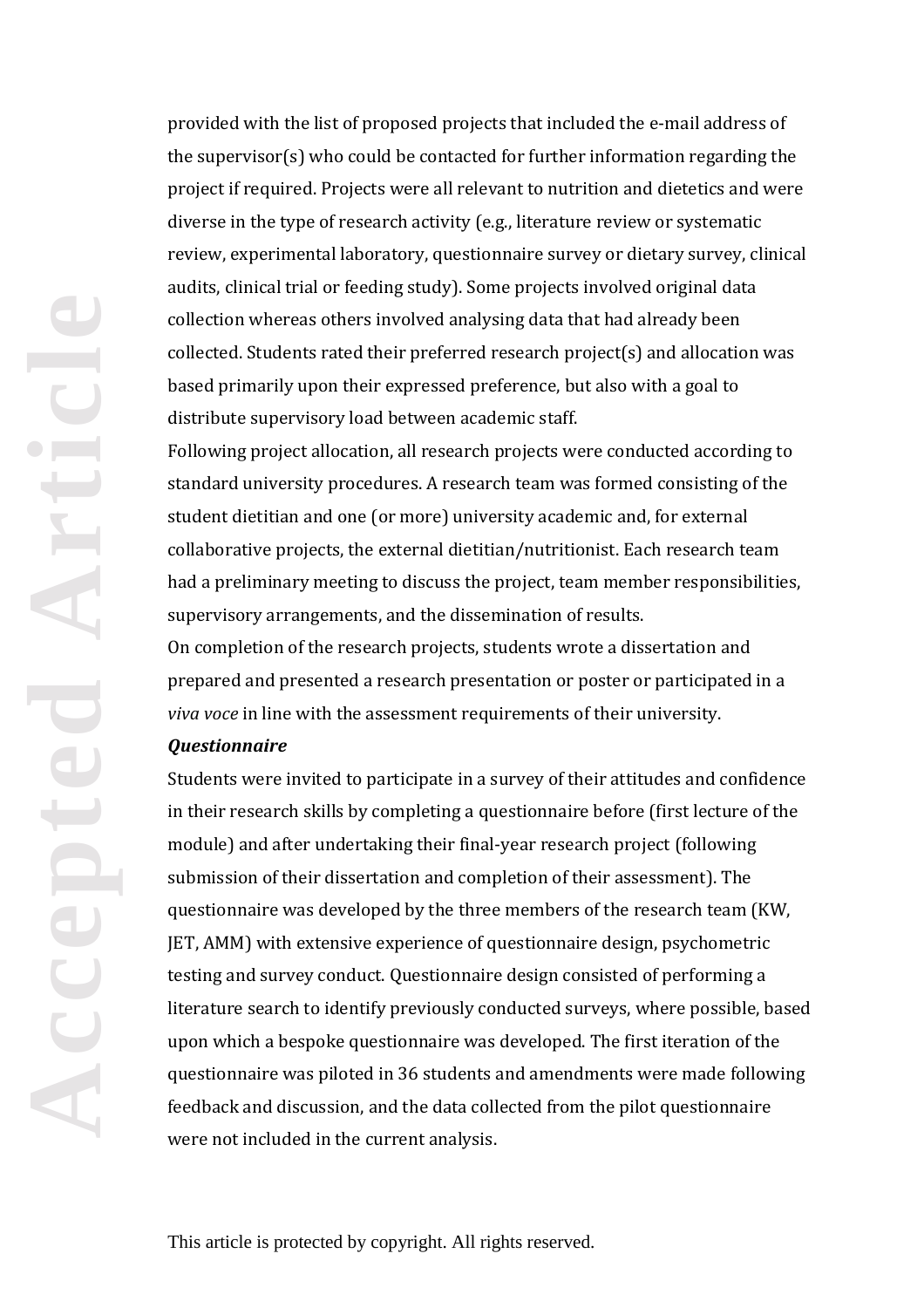Attitudes towards research were measured using a series of nine statements reflecting a range of positive and negative attitudes towards research and were taken directly from a previous questionnaire which at the time of the study design was one of the few studies of dietitians' attitudes towards research (14). The only amendment was to two statements: '*Clinical research should be led by clinicians*' which was clarified to '*Clinical research should be led by clinicians (doctors)*' to ensure consistency of interpretation; and '*I don't see research as part of my job*' which was changed to '*I don't see research as part of a dietitian's job*' to reflect the respondents' status as students. Each statement was rated using a 5 point Likert scale ('*1 Strongly agree*', '*5 Strongly disagree*'), as in the previous questionnaire (14). As well as presenting data on the level of agreement with each statement, data were collapsed to show the numbers with positive attitudes depending on the framing of statements. For example, rating '*Agree*' or '*Strongly Agree*' to a positive statement (e.g., '*Research should be carried out by all dietitians*') or '*Disagree*' or '*Strongly Disagree*' to a negative statement (e.g., '*I don't see research as part of a dietitian's job*') were both considered to reflect positive attitudes. Data were also used to calculate the numbers whose attitudes improved between baseline and after completing the project (e.g., whose answers moved in a 'more positive' direction). Attitudes towards future involvement in research were measured on a dichotomous yes/no scale.

Confidence in research skills was measured for 10 research activities based upon the different stages of research process from a model provided by the National Institute of Health Research at the time (e.g., *'Developing a hypothesis'*, '*Designing a research protocol*', *'Drawing conclusions from research'*). Minor adaptations were made, namely: removing a question on obtaining research funding (which is not usually required as part of university research projects): changing '*Report on the study and disseminate the findings*' into two processes '*Writing a research report*' and '*Orally presenting research findings'* (as both were performed as part of the research project modules and require distinct sets of skills); and finally a question regarding confidence in the '*Overall research process*' was added (to encompass overall confidence in research and not just in a specific stage of the research process). Confidence was rated on a 5-point Likert scale ('*1 Not at all*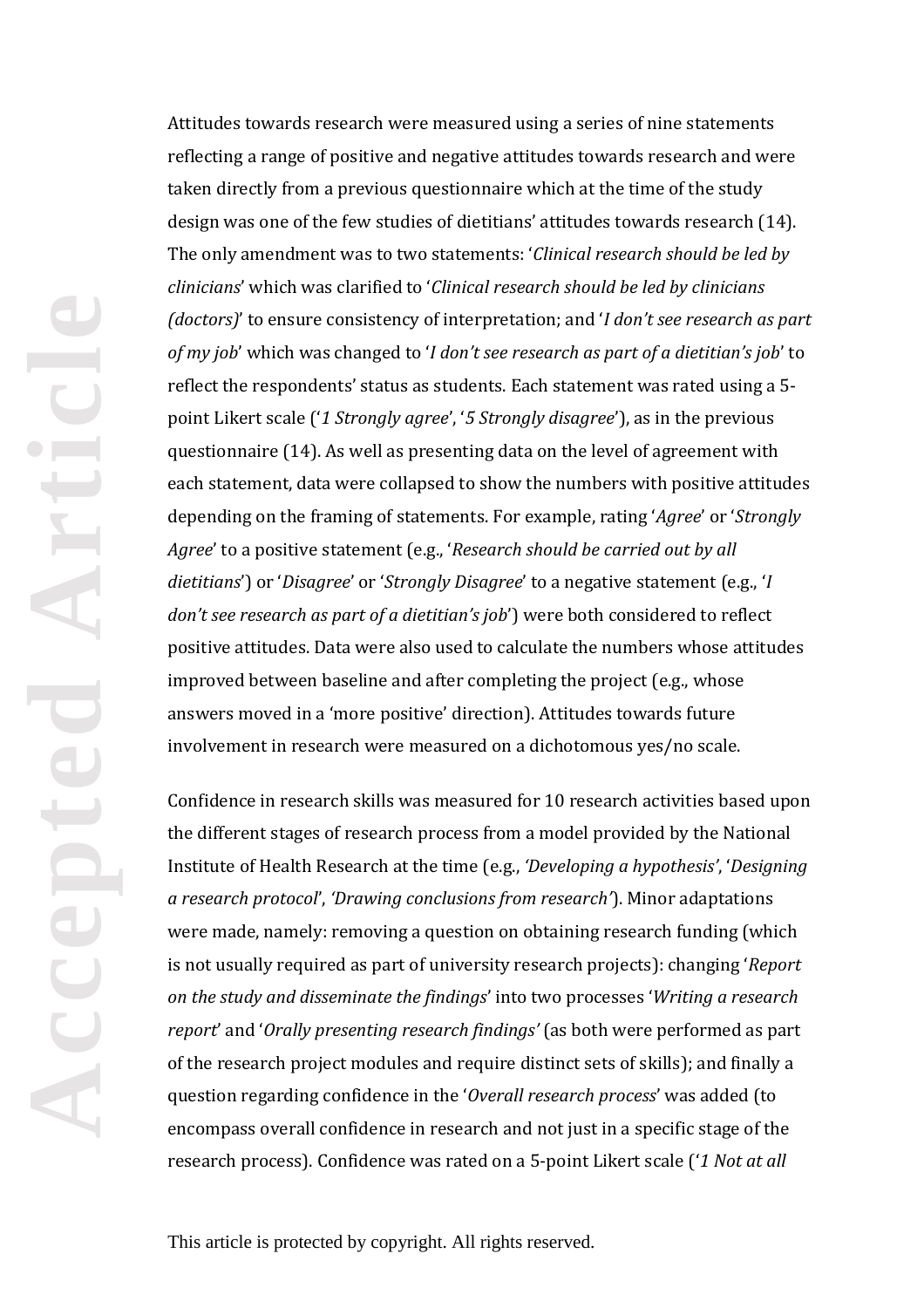*confident*', '*5 A great deal of confidence*'). As well as presenting data on confidence in each of the 10 activities and in the overall research process, data were also collapsed to report those with '*high confidence*' ('*4 A lot of confidence*', '*5 A great deal of confidence*'). The numbers of students with '*improved confidence'* were calculated, defined as increasing in confidence by one or more on the Likert scale between baseline and after completing the project (e.g. changing from '*2 A little confidence*' to '*3 Quite a bit of confidence*').

The questionnaire completed at the end of the research project also examined the extent to which students were involved in different aspects of research during their project and their perceptions of whether the project had contributed to the development of their research skills. These two outcomes were measured for the 10 research activities and the overall research process and were rated using the same 5-point Likert scale ('*1 Not at all*', '*5 A great deal*'). High levels of involvement were defined as the student reporting '*4 A lot of involvement'* or '*5 A great deal of involvement*' in the research project.

#### *Ethical considerations*

The study received ethical approval from the research ethics committees of both King's College London and London Metropolitan University. Questionnaires were distributed during lectures in sealed envelopes and completed on a voluntary basis. Questionnaires were anonymised using a code such that questionnaires before and after the research project could be paired for analysis but did not contain the students' name or any identifiable details. Questionnaire responses were not linked in any way to student records or academic results and did not contribute or impact in anyway on the assessment of the research project module.

## *Statistical analysis*

Data were only analysed for students who provided a questionnaire at both baseline and following completion of the project, in order that changes in attitudes and confidence could be calculated for all respondents. Descriptive statistics were calculated for the variables of interest and data are presented as n (%). Dichotomised data were compared between baseline and after the research project using a McNemar's test.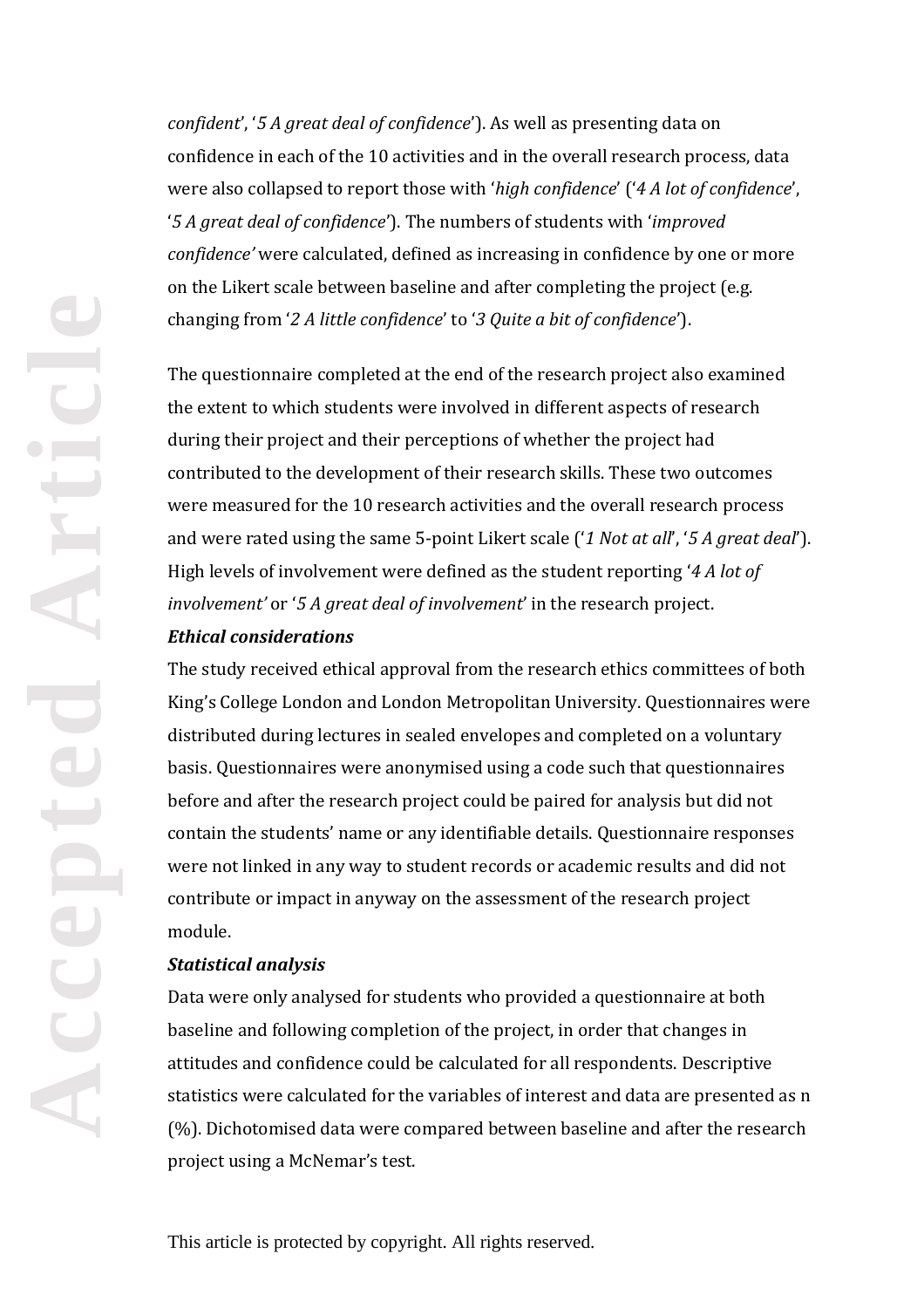**Accepted Article** PCCEDI

The two major educational outcomes of interest were having '*high confidence'* in overall research skills after the research project (coded as either '*4 A lot of confidence*', '*5 A great deal of confidence*' on the questionnaire at the end of the project) and '*improved confidence'* in overall research skills between baseline and after the research project (coded as an increase in confidence of one or more on the Likert scale between baseline and end of the research project). These two educational outcomes were explored for related factors using univariable logistic regression. Eight variables were entered into the model relating to personal characteristics (age, gender, university, previous involvement in research) and project-related characteristics (supervision model/location, project type, original data collection, student's reported involvement in the overall research process after the project). Personal factors with a *P*<0.1 in the univariate logistic regression model, together with all project-related characteristics were included in the multivariable logistic regression model.

Data were analysed in IBM SPSS (version 26) and results were considered statistically significant where *P*<0.05.

#### **Results**

## *Participant characteristics*

Questionnaires were distributed to 196 students, of whom 184 (93.9%) returned a questionnaire at baseline and 166 (84.7%) returned one following completion of the research project. In total, 160 (81.6%) students returned a questionnaire at both time points and are the complete case analysis study population reported here.

The 160 students had a median age of 25.0 years (IQR 10.7) and 149 (93.1%) were female (Table 1). Overall, 115 (71.9%) studied at King's College London and 45 (28.1%) at London Metropolitan University. Two thirds (66.3%) undertook an internal project (based at the university and supervised by a university academic) and a third (33.7%) undertook an external project (based in a hospital, clinic or other research institute and supervised by both a university academic and an external dietitian/nutritionist). A wide range of project types were undertaken, including questionnaires or dietary surveys (30.0%), literature reviews or systematic reviews (23.8%) and experimental laboratory projects (18.1%) (**Table 1**).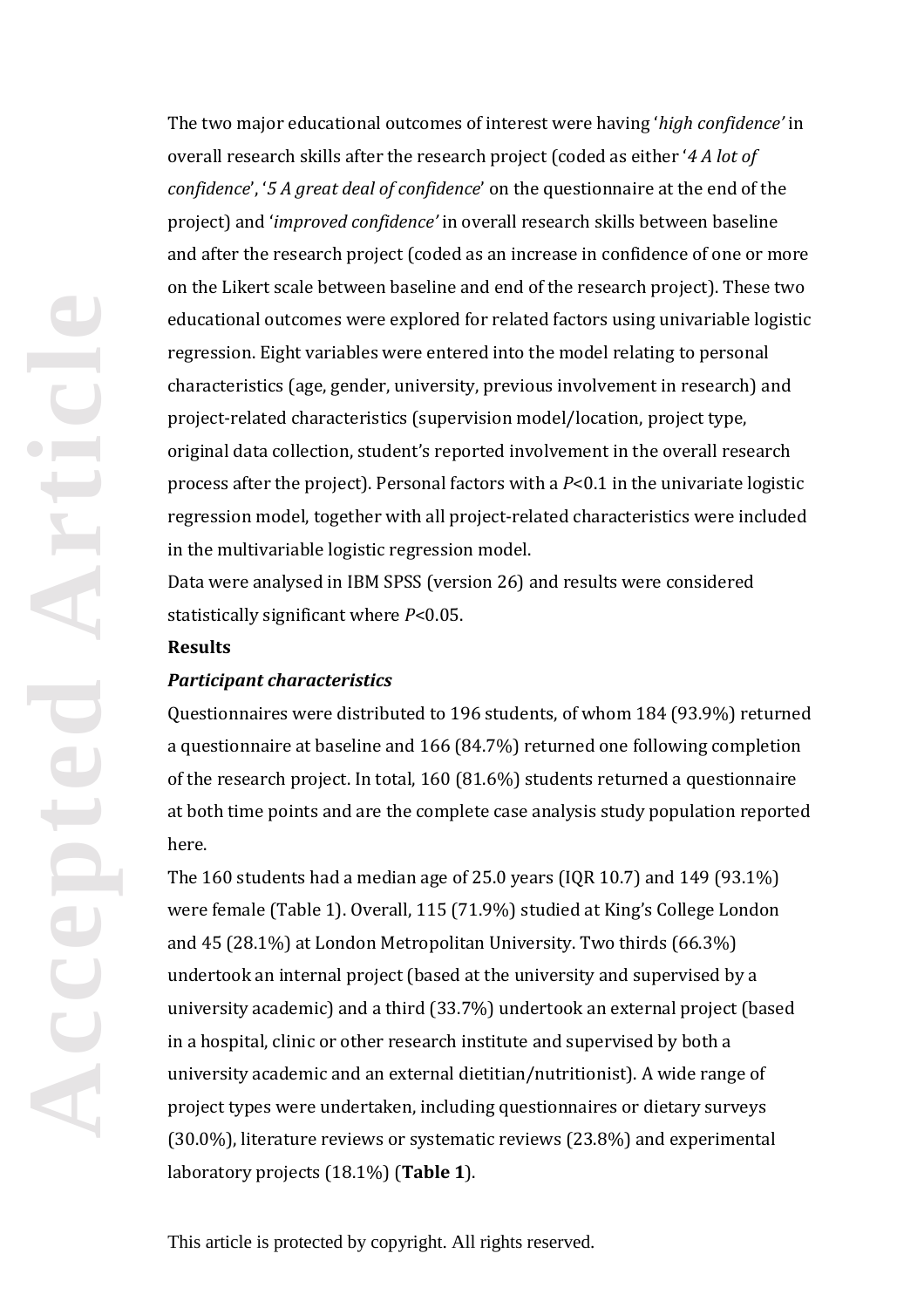#### *Attitudes toward research*

The majority of student dietitians' responses to statements reflected positive attitudes towards research at baseline and after completing the project (**Table 2**). The only exception was '*seeing patients is more important than research'*. There were no significant differences in the numbers with positive attitudes between baseline and after the research project, except for *'I find it hard to interpret research',* for which there was an increase in number of students who '*disagreed'* or '*strongly disagreed'* between baseline (44.4%) and after the research project (61.8%, *P*<0.001). The numbers whose attitudes improved after the research project ranged from 10.6% (*'I find it hard to interpret research'*) to 26.3% ('*I don't see research as part of a dietitian's job'*). In terms of attitudes towards future involvement in research, after the research project a very small minority of students (5.6%) said they *'did not want to be involved in audit and research'* and the majority (63.1%) said they wanted '*to take part in research with colleagues'* (**Table 3**).

After completing the research project, there were no differences for five of the seven attitude statements regarding future involvement in research. However, there was an increase in the numbers who *'hope to do audit and research'*, (baseline 35.6% *vs*. after project 48.8%, *P=0.01*) and *'hope to do research with colleagues'* (baseline 50% *vs*. after project 63.1%, *P*=0.009) (**Table 3**). *Confidence in research skills*

The number of students with high confidence ('*4 A lot of confidence*', '*5 A great deal of confidence*') in their research skills was very low at baseline, ranging from only 6.9% ('*statistical analysis'*) to 35.6% ('*orally presenting research findings'*) (**Table 4**). However, after completing the research project, there were significantly greater numbers with high confidence for nine of the 10 research skills. This resulted in the majority of students having high confidence in five of the 10 research skills: '*completing a literature search*' (82.5%); '*collecting new data*' (52.5%); '*writing a research report*' (77.5%); '*drawing conclusions from research*' (76.3%); and '*orally presenting research findings'* (65.6%). There was also a significant increase in the numbers with high confidence in the '*overall research process*' increasing from 8.1% at baseline to 49.4% after the research project. More than half of students showed improved confidence in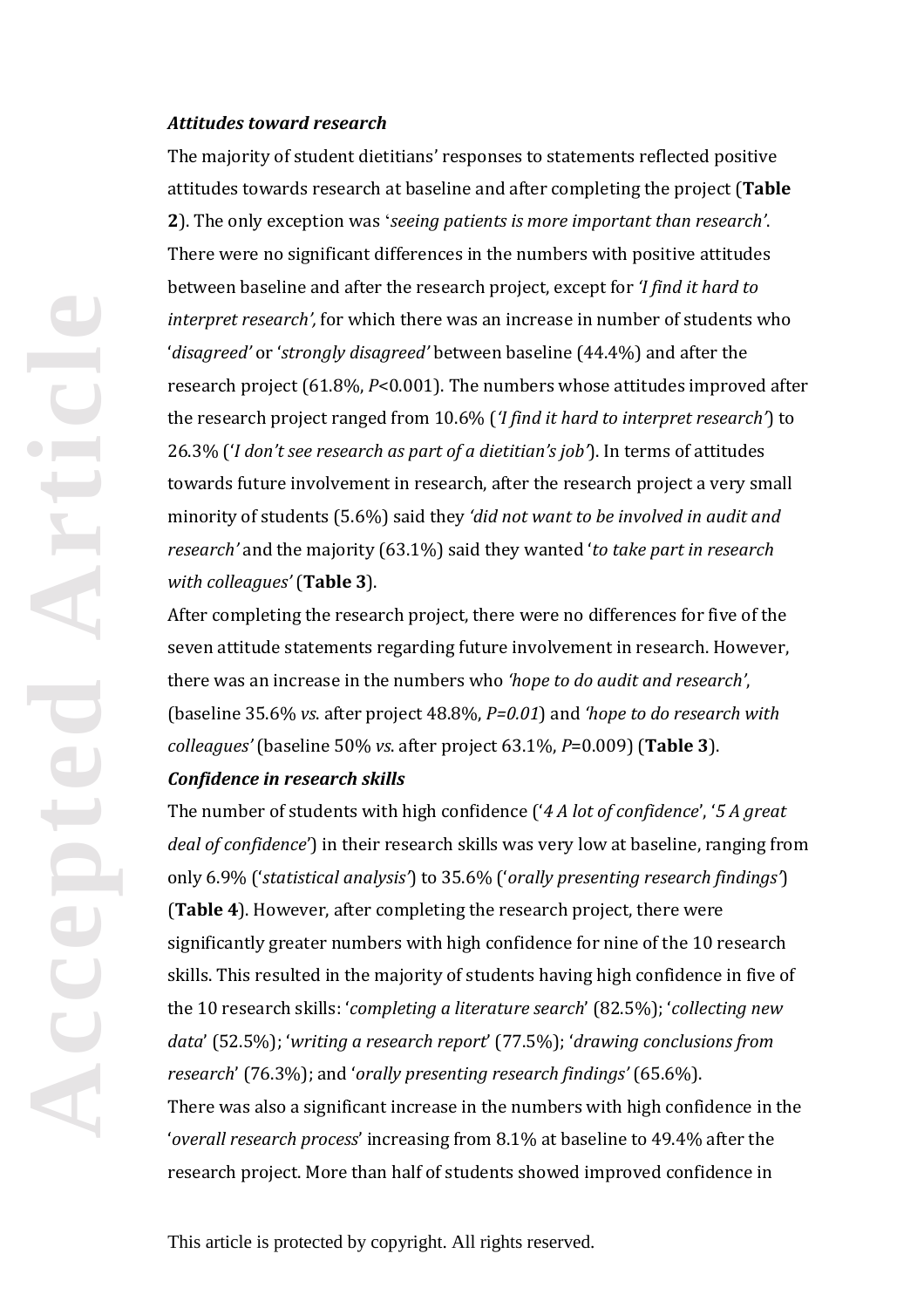their research skills for nine of the 10 research skills (ranging from 53.1% '*statistical analysis*' to 75.6% '*writing a research report*'). The exception was '*obtaining research ethics approval*' (28.8%).

*Involvement in research project and perceptions of role in skill acquisition* The areas of the research project in which the most students had high levels of involvement ('*4 A lot of involvement'*, '*5 A great deal of involvement*') were '*completing a literature search*' (91.3%), '*writing a research report*' (95.6%), and '*drawing conclusions from research*' (95.0%). The areas where fewest students had high levels of involvement were '*obtaining research ethics approval*' (11.3%), '*designing a research protocol*' (42.5%), and '*deciding on data collection methods*' (38.8%). In total, 133 (83.1%) students reported high levels of involvement in the overall research process (**Table 5**).

Over three quarters of students (77.8%) reported that undertaking their research project had contributed '*a lot*' or '*a great deal*' to the development of their overall research skills (**Table 5**). The majority reported that the research project had contributed '*a lot*' or '*a great deal*' to their skills in: '*completing a literature search*' (76.9%), '*collecting new data*' (55.7%), '*writing a research report*' (84.4%), '*drawing conclusions from researc*h' (78.1%) and '*orally presenting research findings*' (63.1%).

## *Factors associated with high confidence and improved confidence*

In total, 79 (49.4%) students had high confidence in their overall research skills after the research project, and the odds of this outcome was analysed using logistic regression (**Table 6**). Following univariable logistic regression, the only statistically significant factors were the project being an '*external collaborative project'* (OR 2.05, 95% CI 1.05-4.00, *P*=0.035) and the student reporting '*high levels of involvement in the overall research process'* (OR 5.51, 95% CI 1.97-15.45, *P*=0.001). However, following multivariable logistic regression the only factor significantly associated with high confidence in overall research skills was having '*high levels of involvement in the overall research process'* (OR 6.13, 95% CI 2.03-18.49, *P*=0.001). The multivariable regression model was statistically significant  $(\chi^2(7) = 18.244, P=0.011)$ .

In total, 113 (70.6%) students reported improvement in their overall research skills after the project, and the odds of this outcome was also analysed using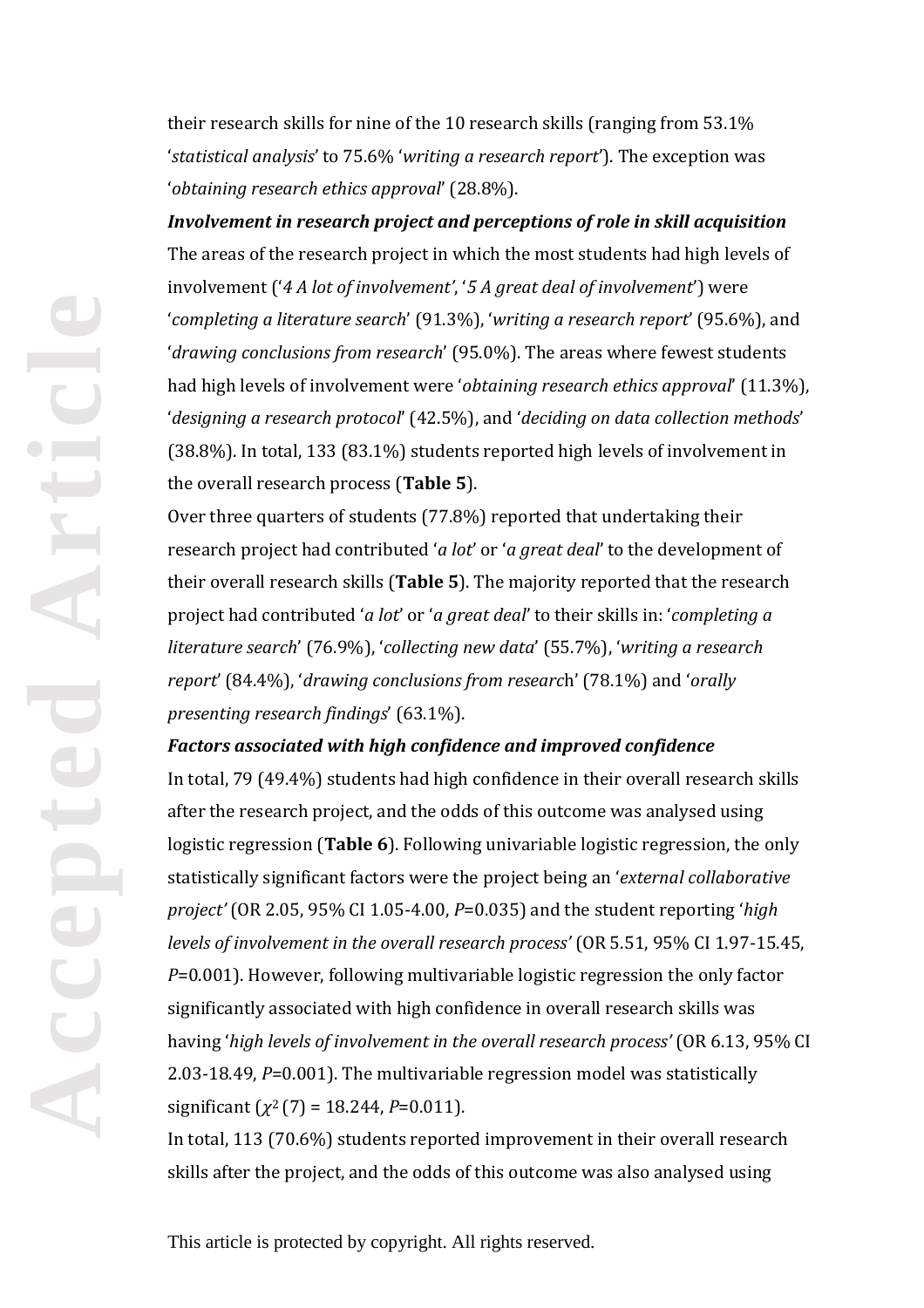logistic regression (**Table 6**). Following univariate logistic regression, the only statistically significant factors were '*university'* (King's College London OR 2.27, 95% CI 1.10–4.71, *P*=0.027) and '*undertaking original data collection'* (OR 2.05, 95% CI 1.02-4.11, *P*=0.043). However, following multivariable logistic regression no factors were statistically significant associated with having improved confidence in research skills and the model itself was not statistically significant  $(\chi^2(9) = 14.955, P=0.092)$ .

#### **Discussion**

Research is a cornerstone of dietetic practice, and a lack of confidence in research skills is a commonly reported barrier to dietitians undertaking research (14,21,25). Research skills are commonly taught at university by experiential learning involving students undertaking a research project. The aim of this study was to investigate attitudes towards research and confidence in research skills among student dietitians before and after a research project.

Students held largely positive attitudes towards research, both at baseline and after the research project (**Table 2**). Indeed, the only statement for which the majority did not hold positive views was '*seeing patients is more important than research'*, for which 44-45% reported neutral ('*neither agree nor disagree*') rather than negative views, reflecting the reality that neither seeing patients nor doing research are more important. The attitudes towards research reported by student dietitians were, in general, similar or more positive than those reported by registered dietitians in a previous survey from which the questionnaire was taken (14). For example, after completing their project there were great proportions of students agreeing that '*Research should be carried out by all dietitians*' (students 59.4%, dietitians 38%) and disagreeing that '*I don't see research as part of a dietitian's job'* (students 75.6%, dietitians 60%) (14). Overwhelmingly positive attitudes to research at baseline might reflect students' early introduction to the importance of research at university, their ongoing exposure to research through coursework and direct contact with researchers within their university, whilst at the same time the lack of exposure to some of the barriers to undertaking research within the practice setting. Improvements in attitudes were only demonstrated in a small proportion of students during the research project and the numbers with positive attitude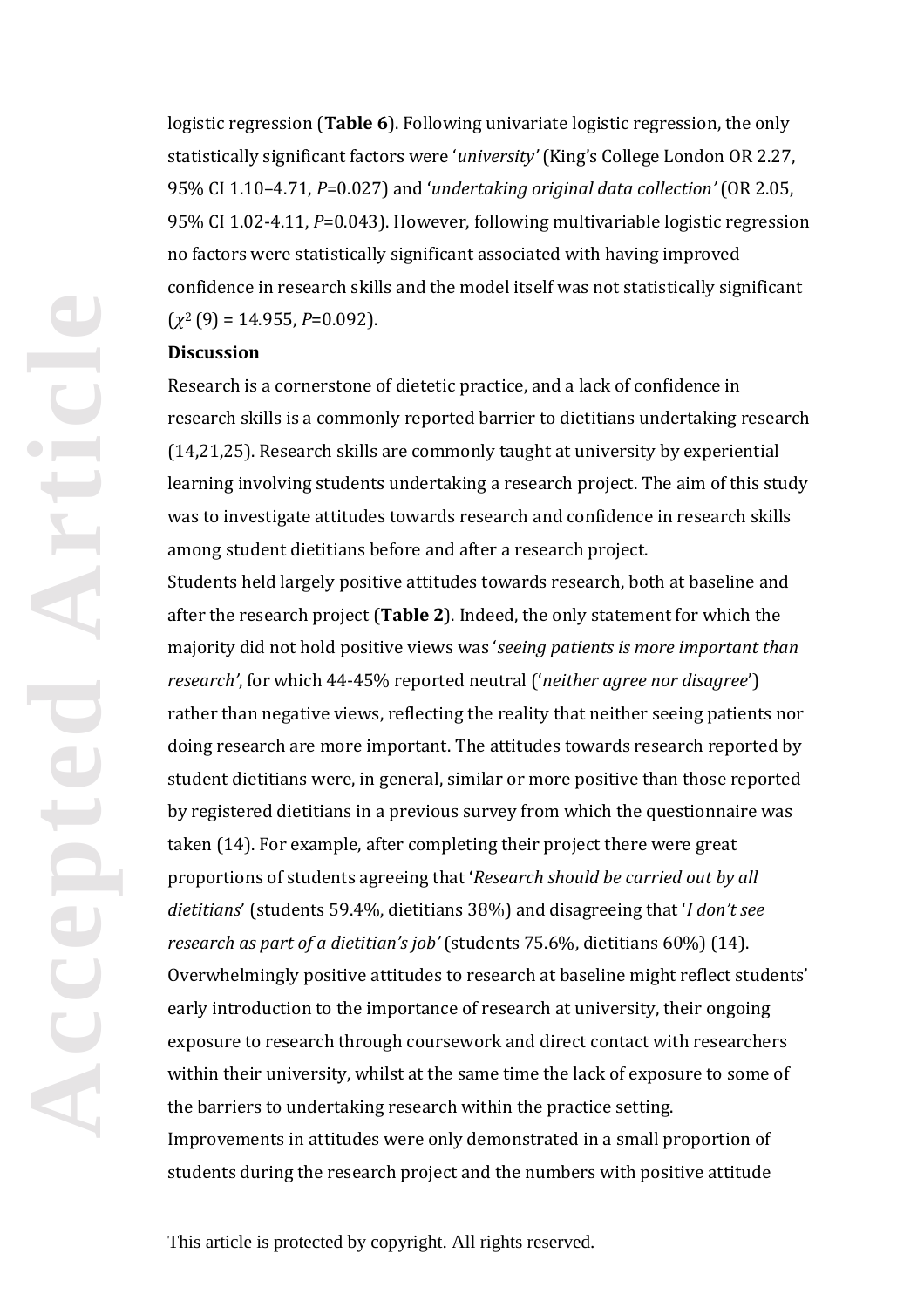after the project was rarely statistically significantly greater. This may be the result of ceiling effects due to the high proportion of positive responses to attitude statements observed at baseline or perhaps because their research project has given them realistic expectations of research involvement within dietetics. The only statistically significant improvement in attitudes occurred for the statement '*I find it hard to interpret research findings*', which notably was the only attitude related to students' own skills as opposed to addressing general attitudes towards research among dietitians.

Participation in the research project had little impact on expectations for future research involvement (**Table 3**). This contrasts with many studies in different countries or different disciplines. For example, evaluations of student dietitians in Australia (3), student dietitians and dietitians in the United States (32), science students in the United States (33), and medical and allied health students in South Africa (34) have reported a university research project as a driver for future research involvement, including the prospect of future PhD studies. However, in these examples undertaking a research project at university is generally elective, and therefore may select students already interested in developing a research career, whereas in the current study the research project module was compulsory. As well as expectations for future research involvement, a previous study across a range of disciplines has reported that university research projects increase students' self-reported preparedness and opportunities for a postgraduate research career (35), however, this was not measured in the current study.

Undertaking a research project improved confidence in research skills in many students and in many aspects of the research process and was evident both when students were asked to rate their own research skills (**Table 4**) and for their perception of the extent to which the project enhanced their research skills (**Table 5**). More than half of students reported improvements in confidence for nine of the 10 research skills, and at the end of the project almost half reported high levels of confidence (49.4%) and almost three quarters (70.6%) had improved confidence in the overall research process.

These findings concur with a previous large study in over 10,000 students in the US from science, technology, engineering, medicine, and social sciences, where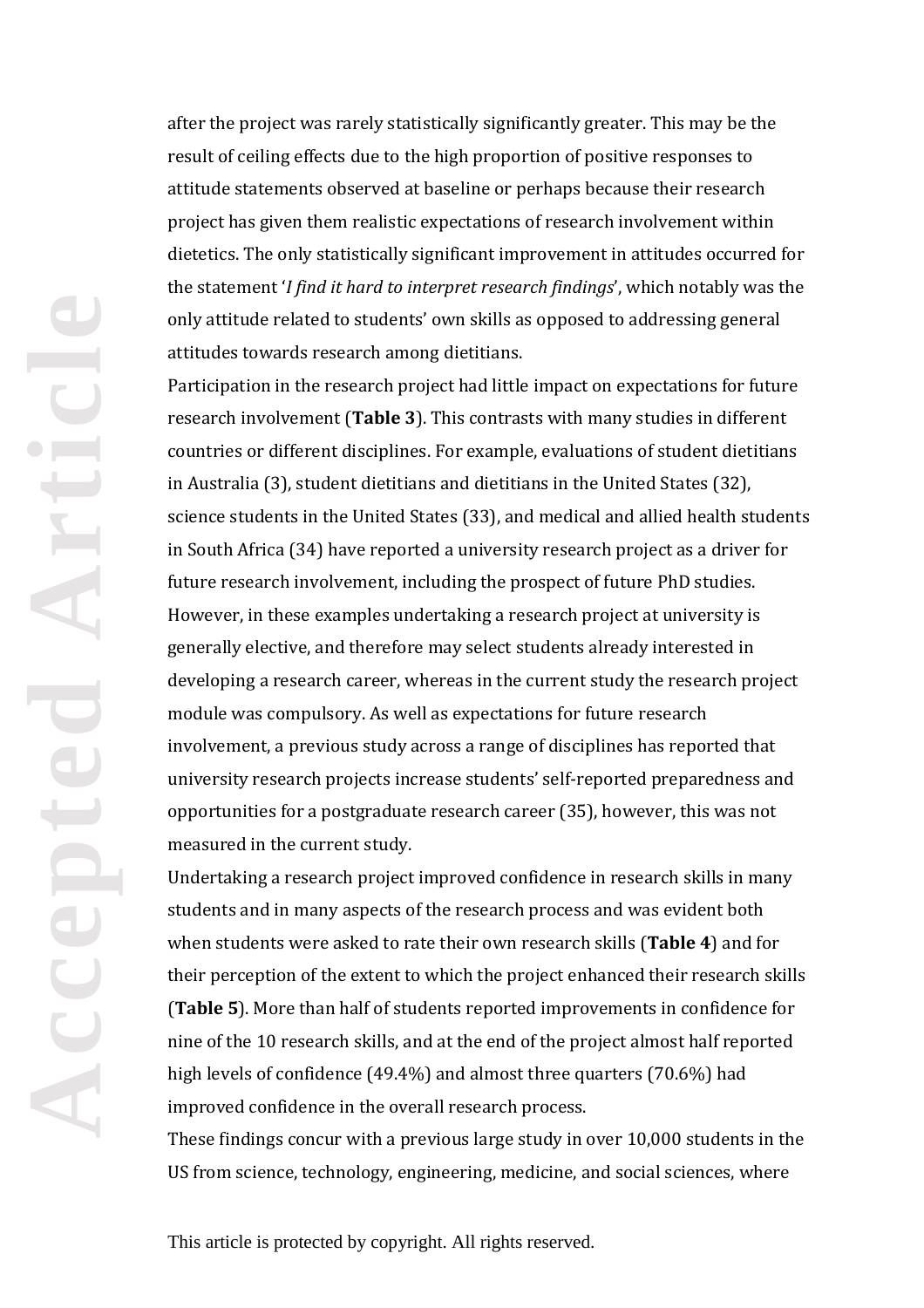83% reported improved confidence in research skills following a university research project (36). Within dietetics, a relatively small health discipline, there are inevitably only much smaller studies. Positive effects on research skill development following participation in a research project has been reported in 18 student dietitians in Australia (30), 13 student dietitians volunteering as research assistants in the United States (37) and 55 student dietitians undertaking an online simulated research project in the United States (15). The current study is therefore the largest analysis to date demonstrating the positive effects on research skills in student dietitians and importantly enabled exploration of the factors associated with confidence. Many project-related factors were explored, including the supervision model/location (internal vs. external), the type of project (e.g. experimental laboratory, dietary survey etc.) and whether original data was collected, many of which are themselves related, highlighting the importance of multivariable regression analysis to test for independent associations. Indeed, the only factor independently associated with high confidence in the overall research process was having a high level of involvement in the overall research process. This has been previously alluded to in the wider literature outside of health professional education. For example, a previous study shows greater perceived benefit to skills when undertaking research projects of greater duration (38), whilst another study reports that scores on a research proposal assessment at the start of graduate school was associated with the duration and autonomy of experience during their undergraduate research project (39).

It is encouraging that the only factor related to high confidence in overall research skills was high levels of involvement in the overall research process, which was resulted in over 6-fold greater odds of high confidence and was more important than other project-related factors (e.g. supervision model, type of project, collection of original data). Offering variety in opportunities in project type can be challenging in some university settings, due to access to laboratory facilities, the research interests of academic staff and existence of established external collaborations. However, this study reinforces that, irrespective of these other factors, the most important goal is to offer research projects that enable as much involvement in the overall research process as possible, thus emphasising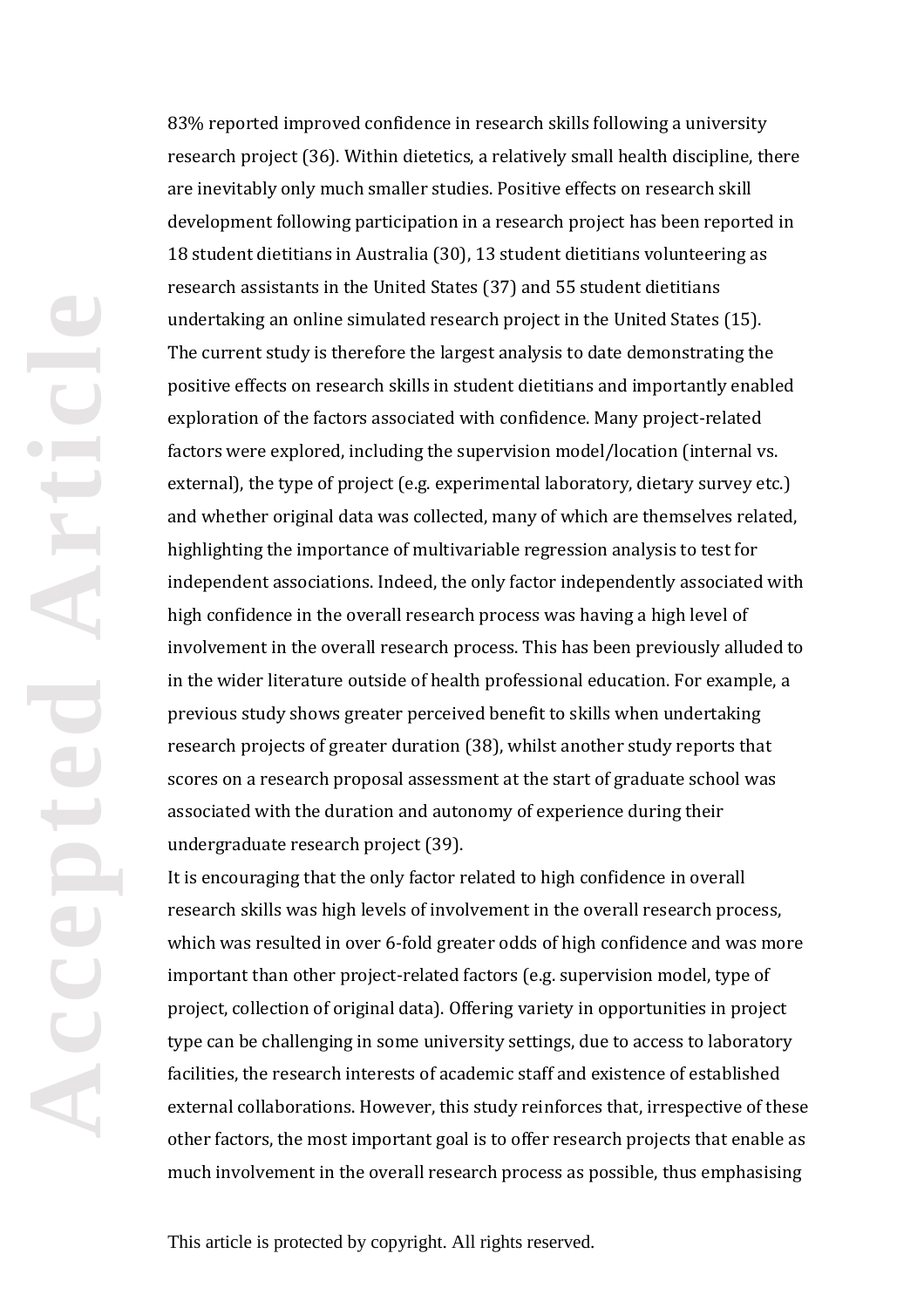the role of experiential learning (learning by doing) in research skills development.

Reassuringly, personal characteristics (age, gender, university, previous research experience) were not significantly associated with high confidence or improved confidence. Two project-related factors are worthy of comment: the supervision model/location; and the project type. Projects that were undertaken externally and supervised by both an internal and an external supervisor were associated with greater odds of high confidence on univariable but not multivariable analysis. The positive effect of collaborative supervision is congruent with previous studies (31,40,41). The type of project undertaken was not significantly associated with high confidence or improved confidence on either univariate or multivariate analysis. Clinical audit, a common method of data collection and evaluation in dietetic practice, resulted in similar levels of high confidence and improved confidence as other project types. However, given the five different categories of project type, the study may have been underpowered to detect association with such low event rate.

Research projects vary widely in the extent to which they involve different activities in the research process. Given the relationship between high levels of involvement and high confidence in research skills, the limited confidence in specific skills such as '*developing a hypothesis*' and '*obtaining research ethics approval*' is unsurprising. The short duration of the research project (usually 3 to 4 months part time) means that students are seldom involved in the early stages of project conception, design and approval. As such, these areas where involvement and confidence are low, may benefit from being further incorporated into the teaching curriculum and into future research projects. In addition, on circulating research project titles, supervisors could indicate the likely levels of involvement in different aspects of the research process so that students can select a project more likely to fit their learning needs as well as their interests.

Undertaking a final year research project has been described as a 'high impact educational experience' (42) but requires intensive and often 1:1 supervision from a university academic. Indeed, it has been argued that it is not only the activities of the research project that promote learning but also the intensive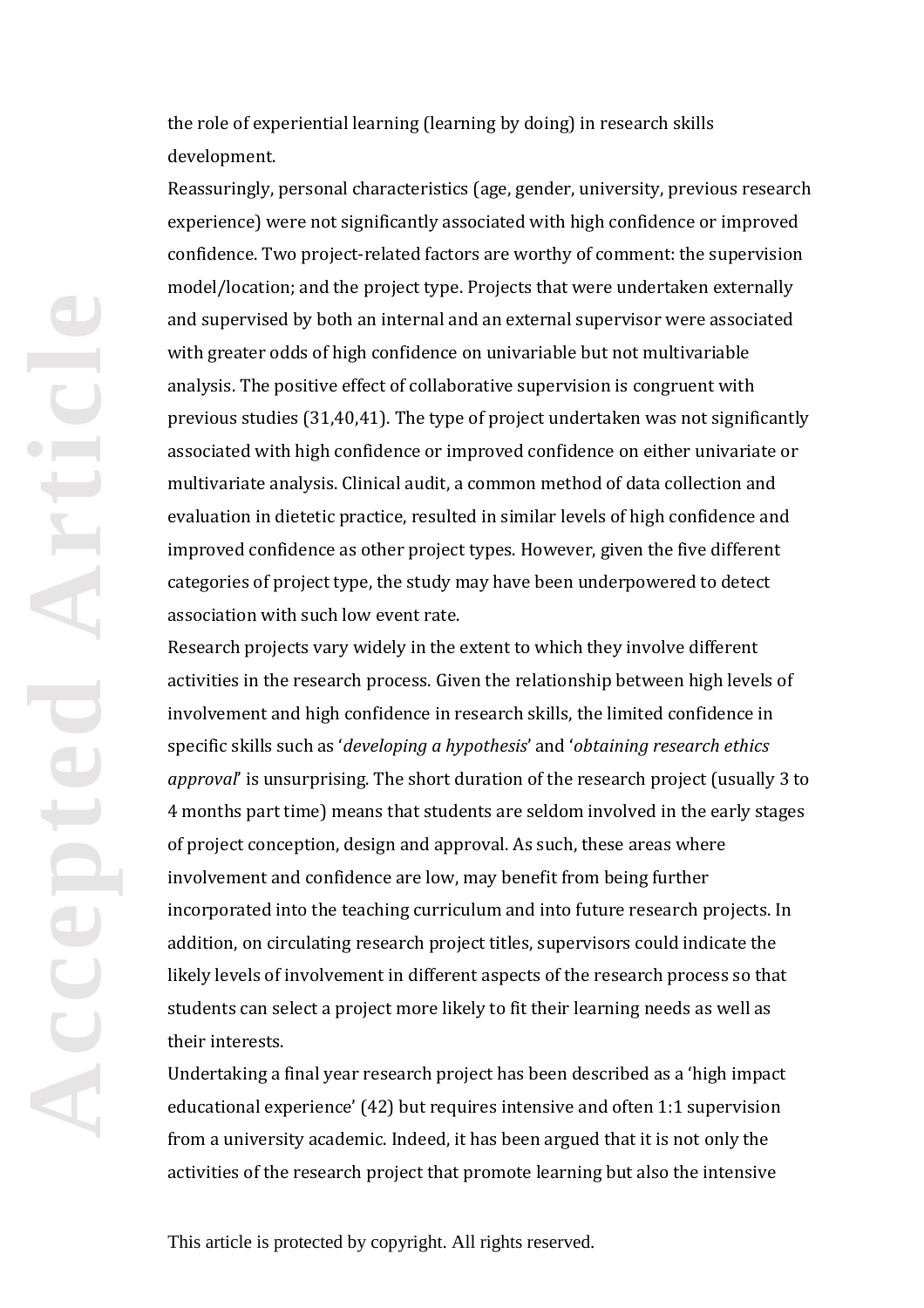supervision, the close interactions with academics and researchers, and the integration of students into the research fabric of university life that provides a unique educational experience unlike that of lectures and seminars (35). Despite this, competing curricula demands has been reported as the most common barrier to teaching research skills in pre-registration programmes in nursing, midwifery and allied health (43). Given the intensive nature of research project supervision and the busy curricula in dietetic education, it is important that there are demonstrable educational outcomes to justify research projects as a highly effective method of teaching research skills - justification that this evaluation now provides.

In the current study, all students undertook a research project, however, it would be interesting to compare the attitudes and confidence in research skills of those who do (intervention) and do not (control) undertake a research project. Such a control group would be challenging in the United Kingdom environment where a research project is commonly a compulsory component in the final year of a Bachelors degree in dietetics. In other countries, including Australia, Canada, and the United States such comparisons can be made, however, students are not randomly selected to do a research project or not, and so selection bias might result in the most research-orientated students doing a research project and therefore would impact conclusions.

#### *Strengths and limitations*

**Accepted Article**

ptc

This is the largest study directly comparing student dietitians' attitudes to research and confidence in their research skills before and after undertaking a research project. It used identical questionnaires items and response sets at baseline and after the project to enable direct comparison. However, the questionnaires were not validated prior to use, although the attitude statements were adapted from a previous survey investigating dietitians' attitudes towards research (14). The lack of validity and reliability testing may introduce variation in student responses whilst social desirability bias may lead some students to exaggerate attitudes and confidence, although statistical analysis was still able to identify findings that were statistically significant and theoretically plausible. Different questionnaires have subsequently been used to measure attitudes to research (13, 32) and confidence in research skills (19) and some instruments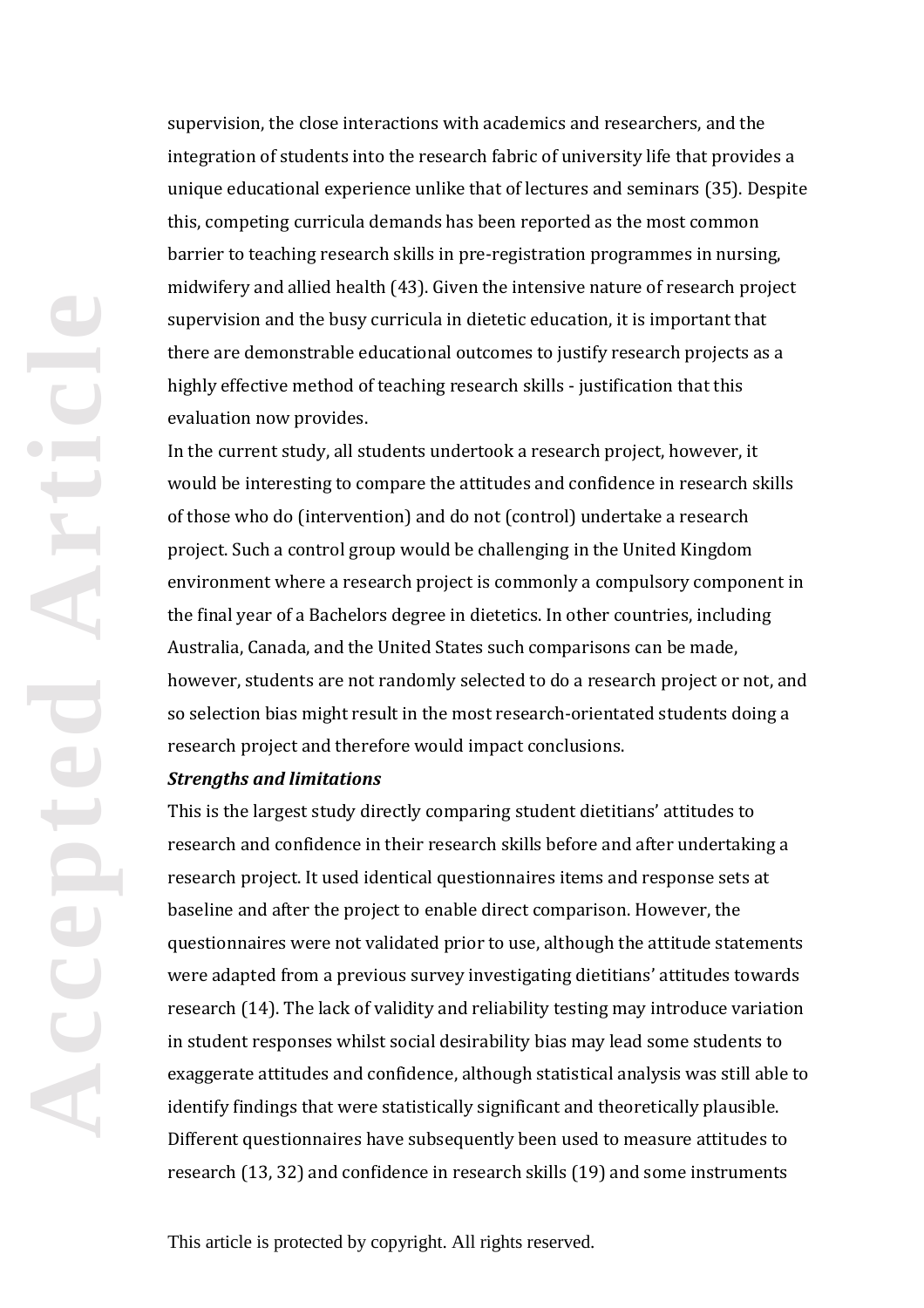have undergone psychometric testing of phenomena including research involvement (44, 45), and such questionnaires may be used in future studies. The large sample size enabled investigation of the factors independently associated with high confidence and improved confidence through multivariable logistic regression. The lack of exclusion criteria and high response rate (81.6%) minimised selection bias. Using a complete case analysis of only those students who completed a questionnaire at both time points avoided the need for data imputation, although this may have resulted in the inclusion of only those students who successfully completed the research project module, and therefore may have inflated improvements in confidence in research skills. The sample was mostly young and mostly female, although this is largely representative of student dietitians in the United Kingdom. Although the questionnaire surveys were conducted contemporaneously to the research projects, these were over 10 years ago. However, we do not believe this will impact data integrity and interpretation, as the research project modules are still undertaken in the same style at the two universities and there is no reason to believe student cohorts have changed during this period. Furthermore, this evaluation was performed at only two universities and whilst there may be differences in the content and delivery of research training provided compared to other universities, the quality of the research training in pre-registration dietetics programmes is likely representative of other universities in the United Kingdom.

This study is also limited in that it only measured students' self-reported confidence in research skills. Student reports of research skills has been shown to lack agreement with academic and performance-based assessment of research skills (46). One study has shown that students who had previously undertaken a research project as an undergraduate had higher scores for a research proposal assessment at the start of their PhD compared with those who had not undertaken such a project (39). Academic or performance-based assessments were not used in the current study as using official university grades awarded for the research project module may have limited participation in this evaluation and because students' perceptions of their learning remain an important educational outcome of a reflective practitioner. However, tangible outcomes such as the number of research projects that students then presented at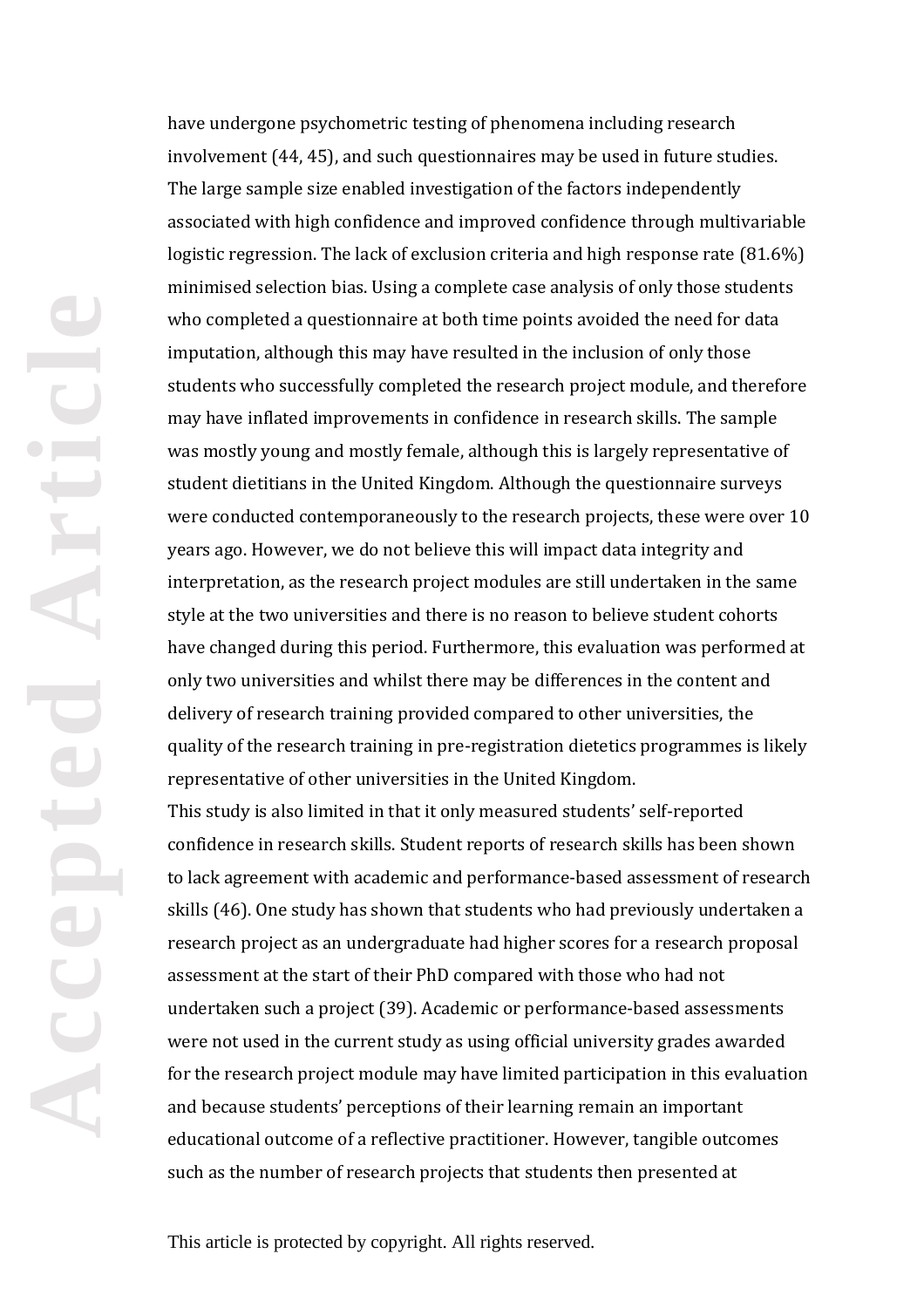conferences or published as full manuscripts, or the number of students progressing to Masters or Doctoral degrees would be 'real-world' outcomes following completion of a university research project and should be included in future studies in this area.

Finally, the data collected were exclusively quantitative. Qualitative enquiries may help bridge the gap between the generally positive attitudes toward research and actual research involvement, as well as provide in-depth insight into how the research project may impact attitudes to research and confidence in research skills.

#### **Conclusion**

Student dietitians exhibit generally positive attitudes towards research. In general, undertaking a research project did not improve attitudes to research but did improve students' confidence in their research skills. High levels of involvement in the overall research process was the only significant factor associated with high confidence in overall research skills. This suggests that regardless of personal or project-related characteristics, so long as student dietitians are highly involved in the research process they have 6-fold greater odds of achieving high confidence after undertaking a research project. Whether these improvements in confidence are sustained and translate into future research involvement in practice warrants further investigation.

#### **Transparent Peer Review**

The authors affirm that this manuscript is an honest, accurate, and transparent account of the study being reported. The authors affirm that no important aspects of the study have been omitted and that any discrepancies from the study as planned have been explained.

## **References**

- 1. Dougherty CM, Burrowes JD, Hand RK. Why Registered Dietitian Nutritionists Are Not Doing Research—Perceptions, Barriers, and Participation in Research from the Academy's Dietetics Practice-Based Research Network Needs Assessment Survey. *J Acad Nutr Diet,* 2015**;115**:1001–7.
- 2. Daniels L. A bright future for dietitians Where's the evidence? *Nutr Diet*, 2002;**59**:29–36.
- 3. Desbrow B, Leveritt M, Palmer M, Hughes R. Evaluation of a curriculum initiative designed to enhance the research training of dietetics graduates: Research competencies for graduate dietitians. *Nutr Diet*, 2014;**71**:57–63.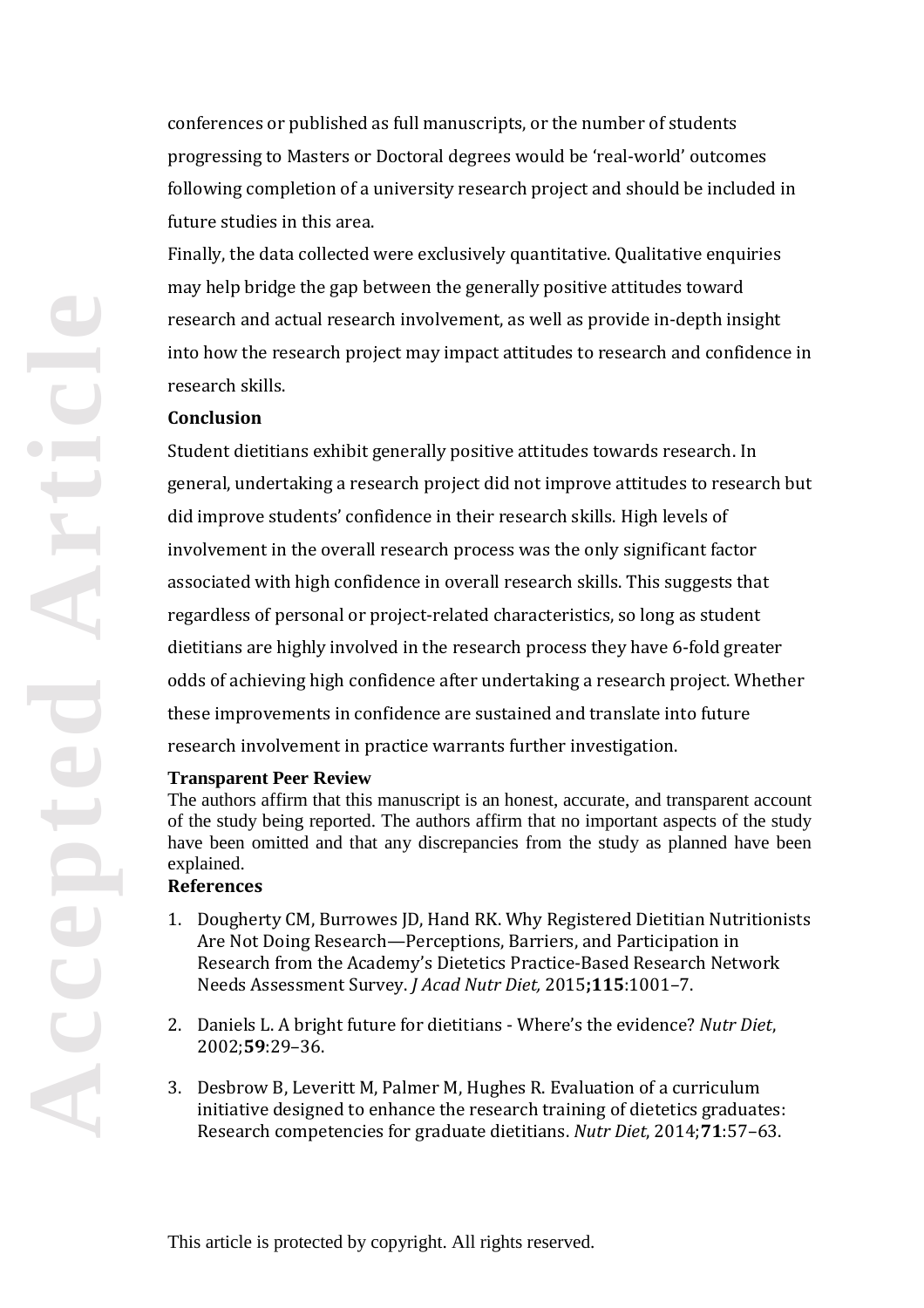- 4. Neale EP, Tapsell LC. Perspective: The Evidence-Based Framework in Nutrition and Dietetics: Implementation, Challenges, and Future Directions. *Adv Nutr,* 2019;**10**:1–8.
- 5. Boaz A, Hanney S, Jones T, Soper B. Does the engagement of clinicians and organisations in research improve healthcare performance: a three-stage review. *BMJ Open*, 2015;**5**:e009415.
- 6. Dietitians Association of Australia (2015) National Competency Standards for Dietitians. https://dietitiansaustralia.org.au/wpcontent/uploads/2021/02/NCS-Dietitians-Australia.pdf (accessed November 2021).
- 7. Partnership for Dietetic Education and Practice (2020) Integrated competencies for Dietetic Education and Practice. https://www.pdep.ca/library/PDEP-Policies/Integrated-Competencies-For-Dietetic-Education-And.aspx (accessed November 2021).
- 8. Health and Care Professions Council (2013) Standards of proficiency Dietitians. https://www.hcpcuk.org/globalassets/resources/standards/standards-of-proficiency-- dietitians.pdf?v=637018068040000000 (accessed November 2021).
- 9. American Dietetic Association (2011) American Dietetic Association: Standards of Practice and Standards of Professional Performance for Registered Dietitians (Competent, Proficient and Expert) in Extended Care Settings. https://jandonline.org/action/showPdf?pii=S0002- 8223%2811%2900004-6 (accessed November 2021).
- 10. International Confederation of Dietetic Associations (2016) International Competency Standards for Dietitians-Nutritionists [Internet]. https://www.internationaldietetics.org/Downloads/International-Competency-Standards-for-Dietitian-N.aspx#:~:text=The%20ICDA%20Competency%20Standards%20for,develo pment%20throughout%20their%20professional%20life (accessed November 2021).
- 11. Hren D, Lukić IK, Marusić A, Vodopivec I, Vujaklija A, Hrabak M, et al. Teaching research methodology in medical schools: students' attitudes towards and knowledge about science. *Med Educ*, 2004;**38**:81–6.
- 12. Björkström ME, Johansson IS, Hamrin EKF, Athlin EE. Swedish nursing students' attitudes to and awareness of research and development within nursing. *J Adv Nurs*, 2003;**41**:393–402.
- 13. Byham-Gray LD, Gilbride JA, Dixon LB, Stage FK. Evidence-Based Practice: What Are Dietitians' Perceptions, Attitudes, and Knowledge? *J Am Diet Assoc*, 2005;**105**:1574–81.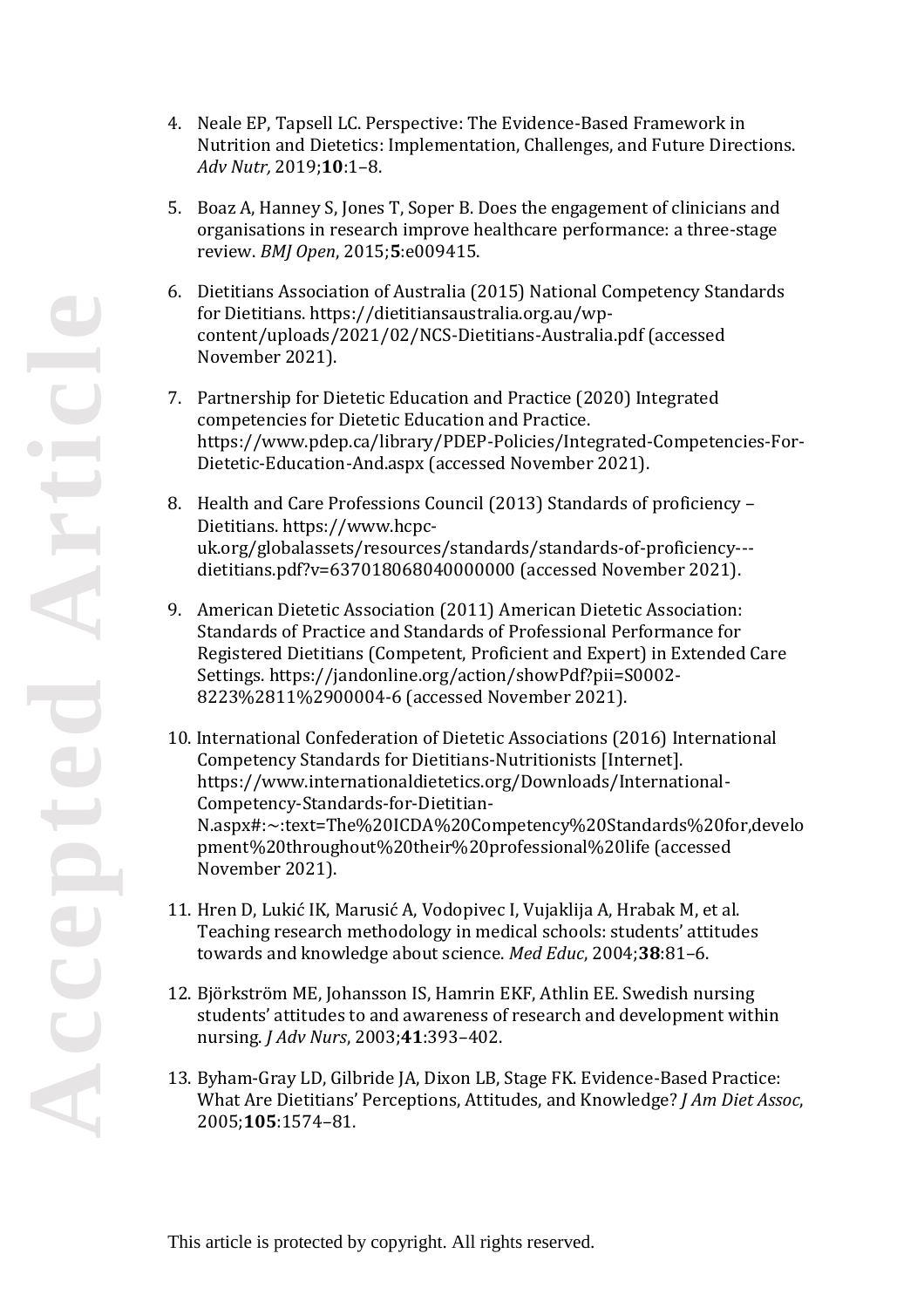- 14. Harrison JA, Brady AM, Kulinskaya E. The involvement, understanding and attitudes of dietitians towards research and audit. *J Hum Nutr Diet*, 2001;**14**:319–30.
- 15. Arts J, Paulin C, Lofgren IE, Woodland B, English C. Evaluation of Dietetic Interns' Research Skills in an Online, Non-Thesis Master's Program. *Top Clin Nutr*, 2020;**35**:277–84.
- 16. Whelan K, Madden AM, Thomas JE. Student dietitians' attitudes towards research and audit: a comparison with registered dietitians. *J Hum Nutr Diet*, 2007;**20**:121–5.
- 17. Pickstone C, Nancarrow S, Cooke J, Vernon W, Mountain G, Boyce RA, et al. Building research capacity in the allied health professions. *Evid Polic*y, 2008;**4**:53–68.
- 18. Pager S, Holden L, Golenko X. Motivators, enablers, and barriers to building allied health research capacity. *J Multidiscip Healthc*, 2012;**5**:53–9.
- 19. Howard AJ, Ferguson M, Wilkinson P, Campbell KL. Involvement in research activities and factors influencing research capacity among dietitians. *J Hum Nutr Diet*, 2013;**26**:180–7.
- 20. Morley-Hauchecorne C, Lepatourel JA. Self-perceived Competence of Clinical Dietitians to Participate in Research: A Needs Assessment. *Can J Diet Pract Res*, 2000;**61**:6–12.
- 21. Slawson D, Clemens L, Bol L. Research and the clinical dietitian: Perceptions of the research process and preferred routes to obtaining research skills. *J Am Diet Assoc*, 2000;**100**:1144–8.
- 22. Anchondo IM, Campbell C, Zoellner J. Academy of Nutrition and Dietetics 2011 Survey on Member Research Activities, Needs, and Perceptions. *J Acad Nutr Diet*, 2014;**114**:803–10.
- 23. Boyd M, Byham-Gray L, Touger-Decker R, Marcus AF, King C. Research Interest and Research Involvement Among US Registered Dietitian Nutritionists. *Top Clin Nutr*, 2016**;31**:267–77.
- 24. Byham-Gray LD, Gilbride JA, Dixon LB, Stage FK. Predictors for Research Involvement among Registered Dietitians. *J Am Diet Assoc*, 2006;**106**:2008– 15.
- 25. King C, Parrott JS, Hand R. A Cross-Sectional Exploration of Research Outcome Expectations: Motivators for Dietetics Research Involvement. *Top Clin Nutr*, 2016;**31**:147–67.
- 26. Madden A. Research what are our options? *J Hum Nutr Diet*, 2002;**15**:417– 8.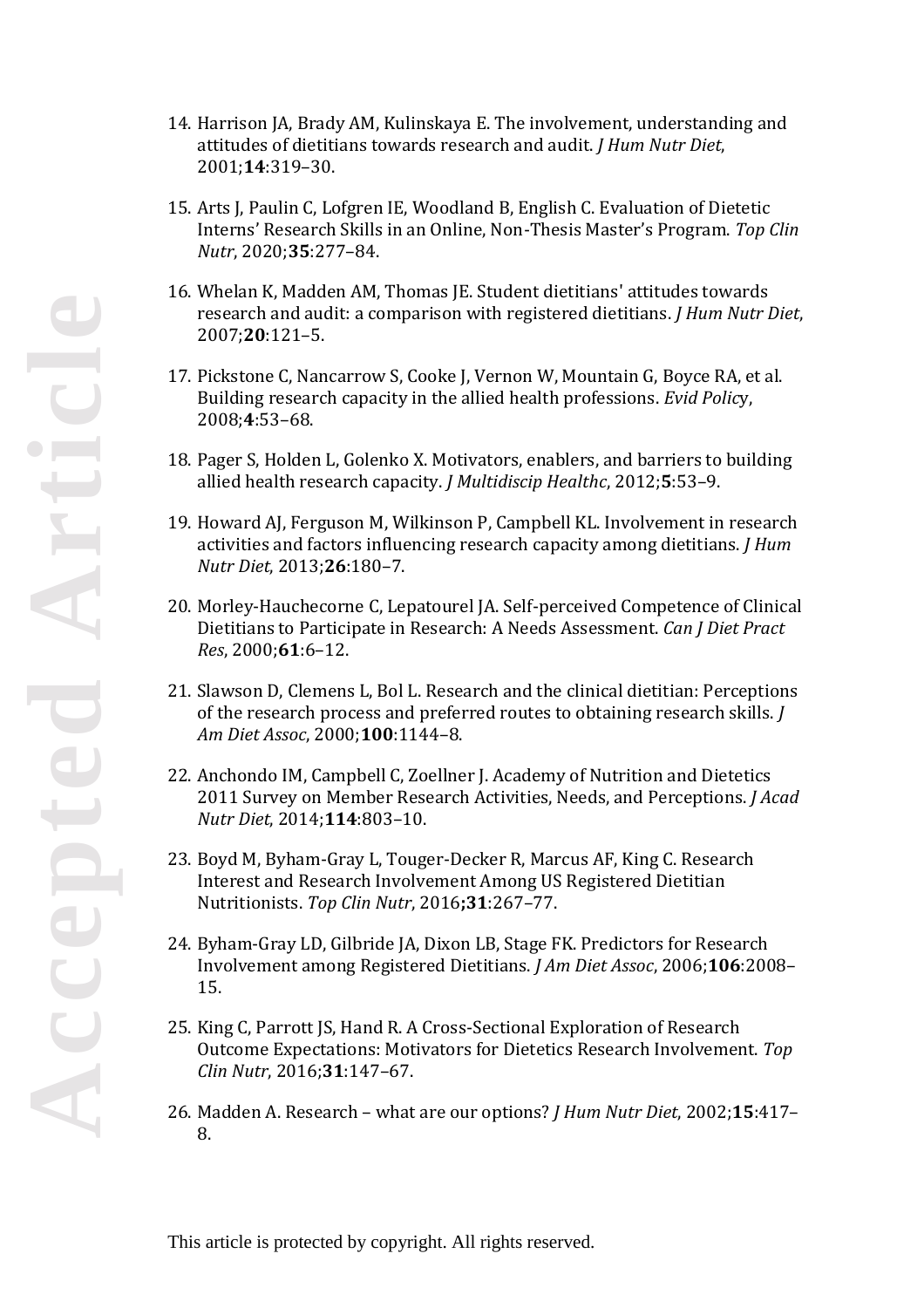- 27. British Dietetic Association (2020) A Curriculum Framework for the preregistration education and training of dietitians – revised edition 2020. https://www.bda.uk.com/uploads/assets/885f4aba-12cb-4557- 973016da2e5e0516/BDACurriculum2020FINAL0505.pdf (accessed November 2021).
- 28. Vandiver DM, Walsh JA. Assessing autonomous learning in research methods courses: Implementing the student-driven research project*. Act Learn High Educ*, 2010;**11**:31–42.
- 29. Yardley S, Teunissen PW, Dornan T. Experiential learning: transforming theory into practice. *Med Teach*, 2012;**34**:161–4.
- 30. Davidson ZE, Palermo C. Developing Research Competence in Undergraduate Students through Hands on Learning. *J Biomed Educ,* 2015;**2015**:1-9.
- 31. Whelan K, Thomas JE, Madden AM. Student Research Projects: The Experiences of Student Dietitians, University Faculty Members, and Collaborators. *J Am Diet Assoc*, 2007;**107**:1567–74.
- 32. Tan S-Y, Hemmelgarn M, Baumgardner K, Tucker RM. Attitudes towards and experiences with research: Differences between dietetics students and professionals in Australia and the United States. *Nutr Diet,.* 2017;**74**:388–95.
- 33. Lopatto D. Survey of Undergraduate Research Experiences (SURE): First Findings. *Cell Biol Educ*, 2004;**3**:270–7.
- 34. Bovijn J, Kajee N, Esterhuizen TM, Van Schalkwyk SC. Research involvement among undergraduate health sciences students: a cross-sectional study. *BMC Med Educ*, 2017;**17**:186.
- 35. Craney C, McKay T, Mazzeo A, Morris J, Prigodich C, de Groot R. Cross-Discipline Perceptions of the Undergraduate Research Experience. *J High Educ*, 2011;**82**:92–113.
- 36. Russell SH, Hancock MP, McCullough J. Benefits of Undergraduate Research Experiences. *Science*, 2007;**316**:548–9.
- 37. Brehm BJ, Rourke KM, Cassell C. Enhancing didactic education through participation in a clinical research project. *J Am Diet Assoc*, 1999;**99**:1090–3.
- 38. Bauer KW, Bennett JS. Alumni Perceptions Used to Assess Undergraduate Research Experience. *J High Educ*, 2003;**74**:210–30.
- 39. Gilmore J, Vieyra M, Timmerman B, Feldon D, Maher M. The Relationship between Undergraduate Research Participation and Subsequent Research Performance of Early Career STEM Graduate Students. *J High Educ*, 2015;**86**:834–63.
- 40. Thompson CJ, McNeill JA, Sherwood GD, Starck PL. Using Collaborative Research to Facilitate Student Learning. *West J Nurs Res*, 2001;**23**:504–16.

tiel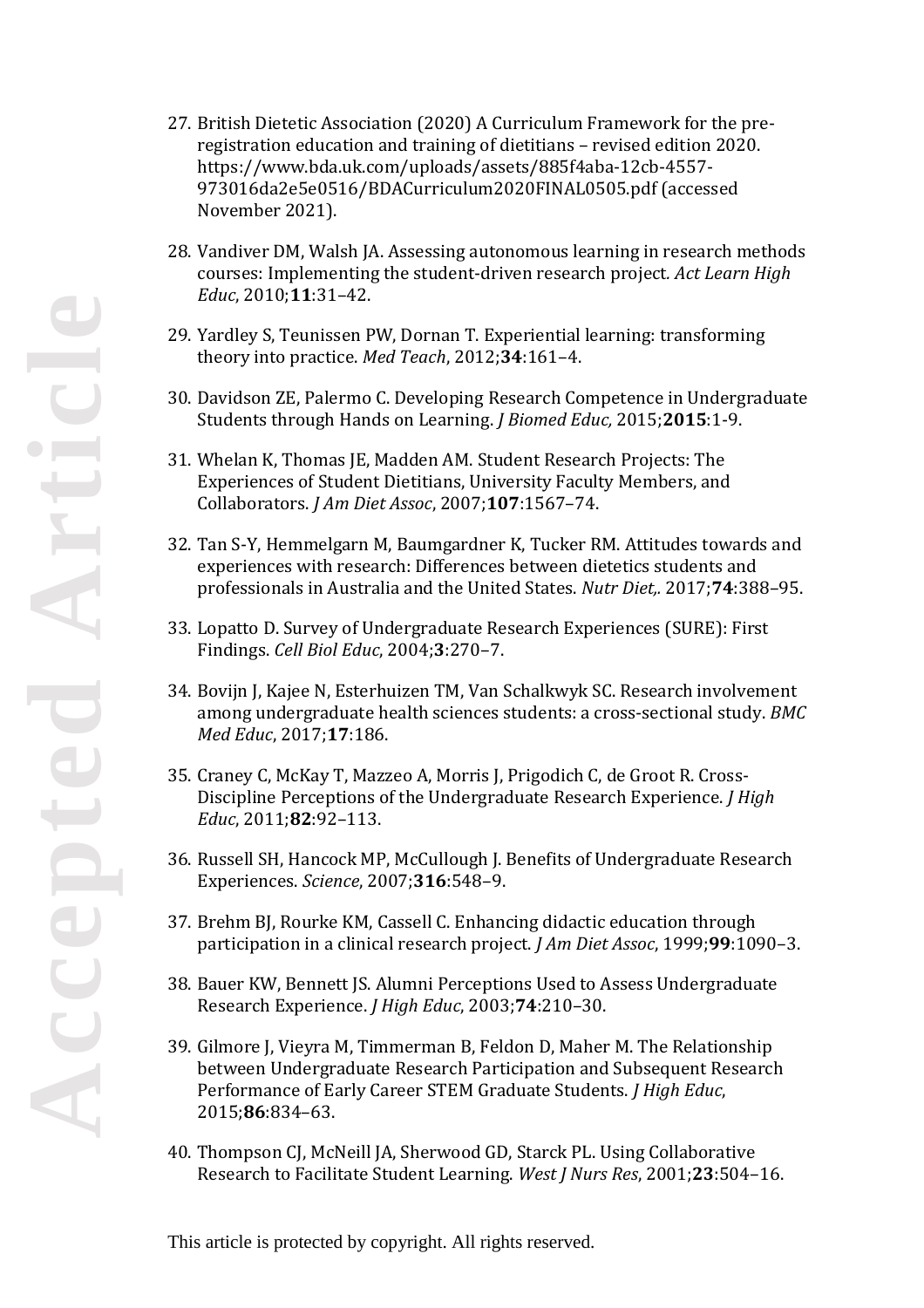- 41. Hays JE, Peterson CA. Use of an outcomes research collaborative training curriculum to enhance entry-level dietitians' and established professionals' self-reported understanding of research. *J Am Diet Assoc*, 2003;**103**:77–84.
- 42. Association of American Colleges & Universities (2014) High-Impact Educational Practices. https://www.aacu.org/node/4084 (accessed October 2021).
- 43. Council of Deans of Health (2019) Becoming Research Confident. Research in Pre-Registration Curricula for Nursing, Midwifery and Allied Health Programmes in the UK. https://www.councilofdeans.org.uk/2019/05/newreport-becoming-research-confident-research-in-pre-registration-curriculafor-nursing-midwifery-and-allied-health-programmes-in-the-uk/ (accessed October 2021).
- 44. Plant MK, Marcus AF, Ziegler J, Byham-Gray L. Testing of a tool to measure practice-based research involvement for registered dietitian nutritionists in clinical practice. Topics Clin Nutr, 2017;32:47-59.
- 45. Whelan K, Copeland E, Oladitan L, Murrells T, Gandy J. Development and validation of a questionnaire to measure research involvement among registered dietitians. J Acad Nutr Diet. 2013;113:563-8.
- 46. Feldon DF, Maher MA, Hurst M, Timmerman B. Faculty Mentors', Graduate Students', and Performance-Based Assessments of Students' Research Skill Development. *Am Educ Res J*, 2015;**52**:334–70.

## **Table 1. Characteristics of the 160 student dietitians participating in the**

#### **final year research project study**

| <b>Characteristics</b>                                 | Data       |
|--------------------------------------------------------|------------|
| Age, years, median (IQR)                               | 25.0(10.7) |
| Gender, n (%)                                          |            |
| Female                                                 | 149 (93.1) |
| Male                                                   | 11(6.9)    |
| University, n (%)                                      |            |
| King's College London                                  | 115 (71.9) |
| London Metropolitan University                         | 45 (28.1)  |
| Previous research involvement, n (%)                   |            |
| No                                                     | 134 (83.8) |
| Yes                                                    | 26(16.2)   |
| Supervision model, n (%)                               |            |
| Internal project and supervisor                        | 106 (66.3) |
| External project with internal and external supervisor | 54 (33.7)  |
| Project type, n (%)                                    |            |
| Literature review or systematic review                 | 38 (23.8)  |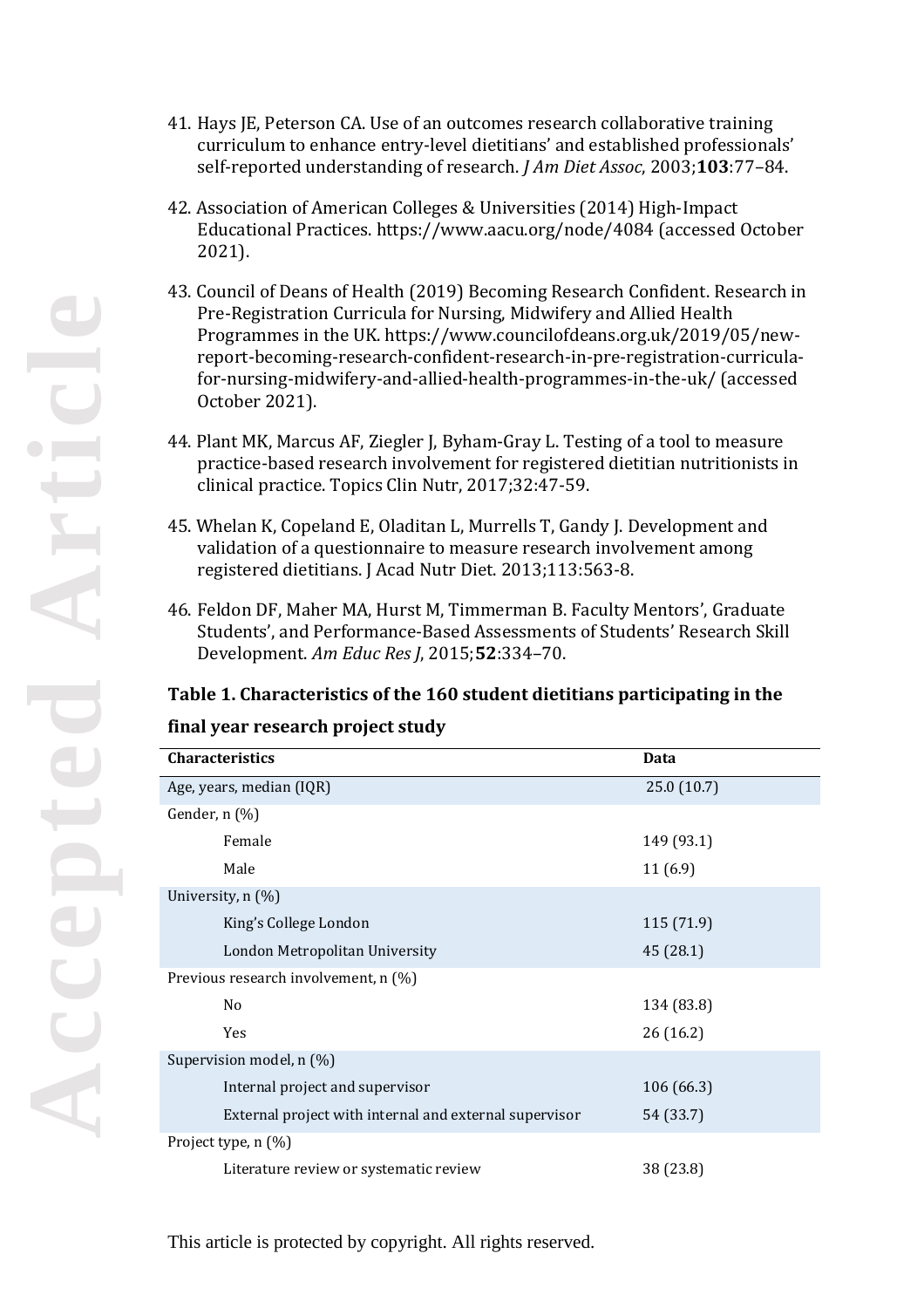| Experimental laboratory         | 29(18.1)  |
|---------------------------------|-----------|
| Questionnaire or dietary survey | 48 (30.0) |
| Clinical audit                  | 24(15.0)  |
| Clinical trial or feeding study | 21(13.1)  |

# **Table 2. Comparison of attitudes towards research before and after undertaking a research project among 160 student dietitians**

| Attit<br>ude<br>state<br>men                                                                                 |                                                 |                              | Level of agreement with statements, n (%) | Positive<br>attitude <sup>(a)</sup> | Imp<br>rove<br>$\mathbf d$<br>attit<br>ude<br>(b) |                              |                                                                                                |                               |                               |
|--------------------------------------------------------------------------------------------------------------|-------------------------------------------------|------------------------------|-------------------------------------------|-------------------------------------|---------------------------------------------------|------------------------------|------------------------------------------------------------------------------------------------|-------------------------------|-------------------------------|
| t                                                                                                            |                                                 | Strongl<br>y agree           | Agr<br>ee                                 | Neither<br>agree nor<br>disagree    | Disa<br>gree                                      | Strongly<br>disagree         | $\mathbf n$<br>(%)                                                                             | $\boldsymbol{P}$<br>val<br>ue | $\mathbf n$<br>(%)            |
| Rese<br>arch<br>shou<br>ld be<br>carri<br>ed<br>out<br>by all<br>dietit<br>ians                              | <b>Baseline</b><br>After<br>research<br>project | 19<br>(11.9)<br>28<br>(17.5) | 71<br>(44.<br>4)<br>67<br>(41.<br>9)      | 41 (25.6)<br>39 (24.4)              | 28<br>(17.<br>5)<br>22<br>(13.<br>8)              | 1(0.6)<br>4(2.5)             | 90<br>(56.3)<br>$\mathcal{L}$<br>95<br>(59.4)<br>$\mathcal{E}$                                 | 0.5<br>42                     | 34<br>(21.3)<br>$\mathcal{E}$ |
| Rese<br>arch<br>shou<br>${\rm Id}$<br>only<br>be<br>carri<br>${\rm ed}$<br>out<br>by<br>resea<br>${\rm rch}$ | Baseline<br>After<br>research<br>project        | 8(5.0)<br>0(0.0)             | 16<br>(10.<br>0)<br>12<br>(7.5)<br>)      | 25(15.6)<br>40 (25.0)               | 85<br>(53.<br>1)<br>79<br>(49.<br>4)              | 26<br>(16.3)<br>29<br>(18.1) | 111<br>(69.4)<br>$\boldsymbol{\boldsymbol{\boldsymbol{\boldsymbol{y}}}}$<br>108<br>(67.5)<br>) | 0.7<br>60                     | 40<br>(25.0)<br>)             |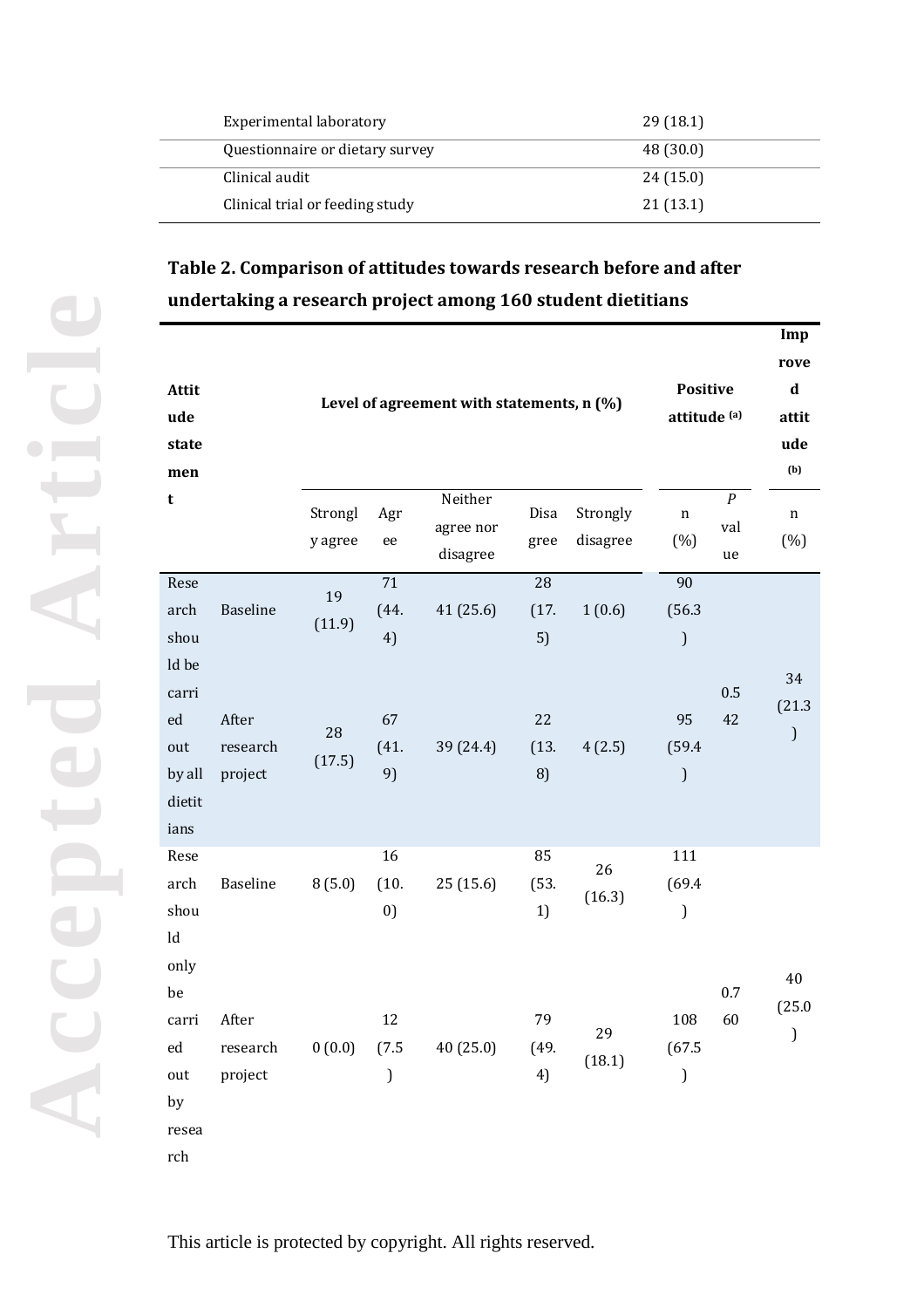# dietit

ians

| All<br>dietit<br>ians<br>shou<br>ld be<br>able<br>to<br>act<br>on | Baseline<br>After<br>research<br>project | 72<br>(45.0)<br>81<br>(50.6) | 75<br>(46.<br>9)<br>$70\,$<br>(43.<br>8) | 11(6.9)<br>6(3.8) | $\overline{c}$<br>(1.3)<br>$\mathfrak{z}$<br>$\overline{c}$<br>(1.3)<br>$\mathcal{L}$ | 0(0.0)<br>1(0.6) | 147<br>(91.9)<br>$\mathfrak{z}$<br>151<br>(94.4)<br>$\mathcal{L}$ | 0.4<br>24 | 22<br>(13.8)<br>$\mathfrak{z}$ |
|-------------------------------------------------------------------|------------------------------------------|------------------------------|------------------------------------------|-------------------|---------------------------------------------------------------------------------------|------------------|-------------------------------------------------------------------|-----------|--------------------------------|
| resea<br>rch<br>Doin                                              |                                          |                              | 71                                       |                   | 3                                                                                     |                  | 141                                                               |           |                                |
| g<br>resea<br>rch                                                 | <b>Baseline</b>                          | 70<br>(43.8)                 | (44.<br>4)                               | 16(10.0)          | (1.9)<br>$\mathfrak{z}$                                                               | 0(0.0)           | (88.1)<br>$\mathfrak{z}$                                          |           | 30                             |
| impr<br>oves<br>patie<br>nt<br>care                               | After<br>research<br>project             | 67<br>(41.9)                 | ${\bf 80}$<br>(50.<br>0)                 | 11(6.9)           | $\mathbf{1}$<br>(0.6)<br>)                                                            | 1(0.6)           | 147<br>(91.9)<br>$\mathcal{E}$                                    | 0.3<br>27 | (18.8)<br>$\mathfrak{z}$       |
| $\mathbf{I}$<br>don't<br>see<br>resea                             | Baseline                                 | 2(1.3)                       | $\overline{7}$<br>(4.4)<br>)             | 30 (18.8)         | 69<br>(43.<br>1)                                                                      | 52<br>(32.5)     | 121<br>(75.6)<br>$\mathcal{E}$                                    |           |                                |
| rch<br>as<br>part<br>of a<br>dietit<br>ian's<br>job               | After<br>research<br>project             | 2(1.3)                       | $\overline{7}$<br>(4.4)<br>$\mathcal{C}$ | 26(16.3)          | ${\bf 78}$<br>(48.<br>8)                                                              | 47<br>(29.4)     | 125<br>(78.1)<br>$\mathcal{E}$                                    | 0.6<br>51 | 42<br>(26.3)<br>$\mathcal{E}$  |
| Seein                                                             |                                          |                              | 27                                       |                   | 49                                                                                    |                  | 58                                                                |           |                                |
| g<br>patie                                                        | Baseline                                 | 3(1.9)                       | (16.<br>9)                               | 72 (45.0)         | (30.<br>6)                                                                            | 9(5.6)           | (36.3)<br>$\mathcal{L}$                                           | 0.2       | 38<br>(23.8)                   |
| nts is                                                            | After                                    |                              | 17                                       |                   | 58                                                                                    |                  | 67                                                                | 63        | )                              |
| more<br>impo                                                      | research<br>project                      | 5(3.1)                       | (10.<br>6)                               | 71 (44.4)         | (36.<br>3)                                                                            | 9(5.6)           | (41.9)<br>$\mathbf{I}$                                            |           |                                |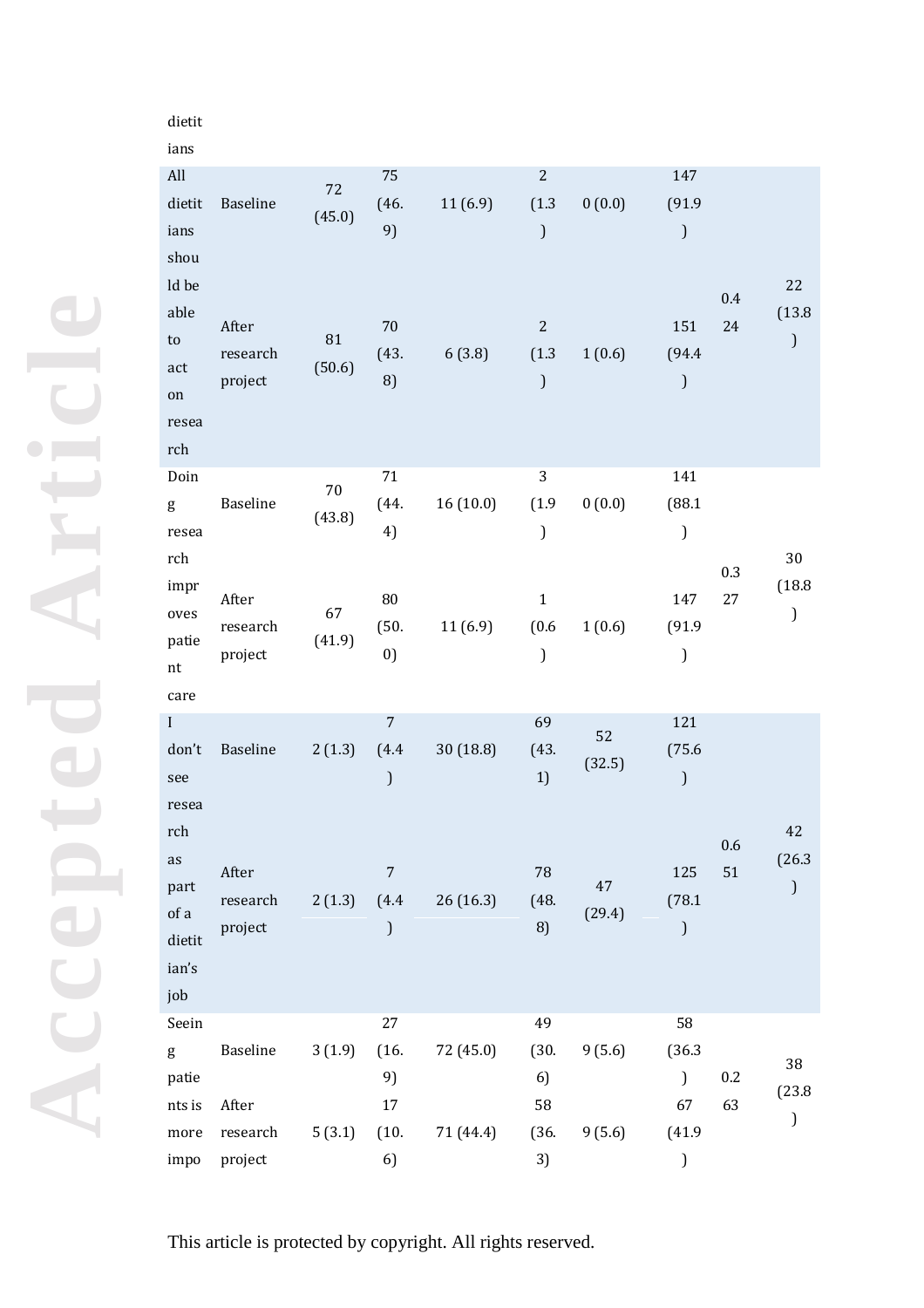#### rtant

than

resea rch

| Rese<br>arch<br>provi<br>des<br>evide<br>nce<br>${\sf to}$<br>direc<br>t<br>patie<br>$\mathop{\mathsf{nt}}$<br>care                                                                                      | Baseline<br>After<br>research<br>project        | 78<br>(48.8)<br>70<br>(43.8) | 66<br>(41.<br>3)<br>82<br>(51.<br>3)            | 12(7.5)<br>5(3.1)      | $\mathbf 1$<br>(0.6)<br>$\boldsymbol{\boldsymbol{\boldsymbol{\boldsymbol{y}}}}$<br>$\overline{2}$<br>(1.3)<br>) | 3(1.9)<br>1(0.6)             | 144<br>(90.0)<br>$\,$ )<br>152<br>(95.0)<br>$\mathfrak{z}$         | $0.1\,$<br>15                     | 32<br>(20.0)<br>$\big)$                                |
|----------------------------------------------------------------------------------------------------------------------------------------------------------------------------------------------------------|-------------------------------------------------|------------------------------|-------------------------------------------------|------------------------|-----------------------------------------------------------------------------------------------------------------|------------------------------|--------------------------------------------------------------------|-----------------------------------|--------------------------------------------------------|
| Clini<br>cal<br>resea<br>${\rm rch}$<br>shou<br>ld be<br>led<br>by<br>clinic<br>ians<br>(doct<br>ors)                                                                                                    | Baseline<br>After<br>research<br>project        | 1(0.6)<br>0(0.0)             | 6<br>(3.8)<br>)<br>$\overline{4}$<br>(2.5)<br>) | 38 (23.8)<br>36 (22.5) | ${\bf 80}$<br>(50.<br>0)<br>83<br>(51.<br>9)                                                                    | 35<br>(21.9)<br>37<br>(23.1) | 115<br>(71.9)<br>$\mathcal{I}$<br>120<br>(75.0<br>$\mathfrak{z}$   | 0.5<br>75                         | 37<br>(23.1)<br>$\boldsymbol{\boldsymbol{\mathsf{y}}}$ |
| I find<br>it<br>hard<br>$\mathop{\mathrm{to}}$<br>$\operatorname*{inter}% \left( X_{0},\mathbf{0}\right) =\operatorname*{inter}% \left( X_{0},\mathbf{0}\right)$<br>pret<br>resea<br>rch<br>findi<br>ngs | <b>Baseline</b><br>After<br>research<br>project | $7(4.3)$ $(23.$<br>2(1.3)    | 38<br>8)<br>15<br>(9.4)<br>$\mathcal{E}$        | 44 (27.5)<br>44 (27.5) | 61<br>(38.<br>1)<br>83<br>(51.<br>9)                                                                            | 10(6.3)<br>16<br>(10.0)      | $71\,$<br>(44.4)<br>$\mathcal{E}$<br>99<br>(61.8)<br>$\mathcal{I}$ | < 0.<br>${\bf 00}$<br>$\mathbf 1$ | $17\,$<br>(10.6)<br>$\big)$                            |

(a) Numbers (%) with positive attitudes depending on the framing of statements. For example, positive attitudes were considered to be rating 'Agree' or 'Strongly Agree' to a positive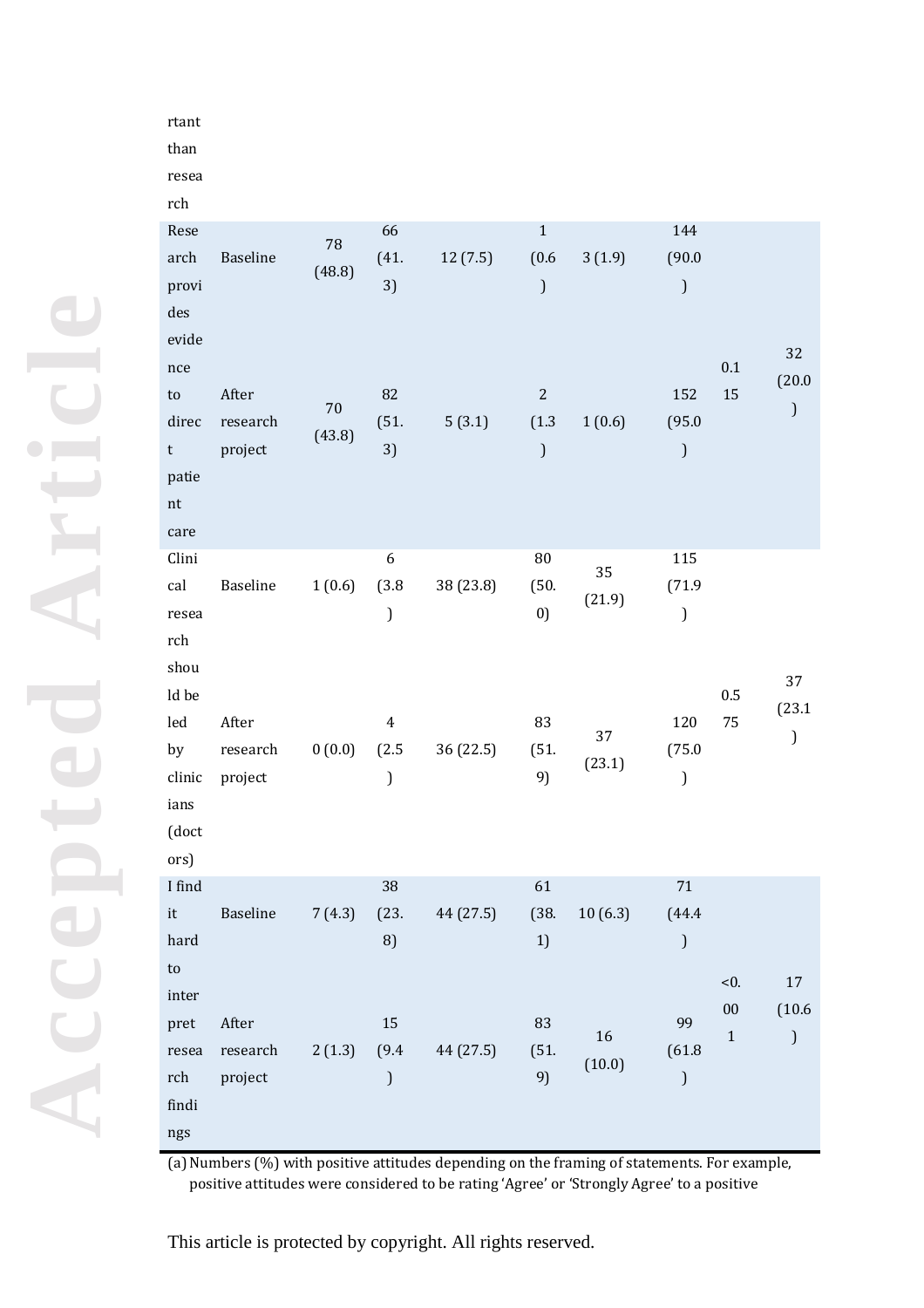statement (e.g. 'Research should be carried out by all dietitians') or 'Disagree' or 'Strongly Disagree' to a negative statement (e.g. 'I don't see research as part of a dietitian's job'). The P value represents comparison of the numbers with positive attitudes at baseline and after research project using McNemar's test

(b) Number (%) whose response improved in favour of a more positive attitude towards research after completing a research project.

## **Table 3. Comparison of attitudes towards future involvement in research**

#### **before and after undertaking a research project among 160 student**

#### **dietitians**

| Attitude statement                                 | Baseline, | After research   | P value |
|----------------------------------------------------|-----------|------------------|---------|
|                                                    | n(%)      | project, $n(\%)$ |         |
| I do not want to be involved in audit or research  | 14(8.8)   | 9(5.6)           | 0.359   |
| I expect I would have to be involved in audit      | 65 (40.6) | 64 (40.0)        | 1.000   |
| activities                                         |           |                  |         |
| I want to be involved in developing audit projects | 40(25.0)  | 52 (32.5)        | 0.127   |
| I want to take part in research with colleagues    | 80(50.0)  | 101(63.1)        | 0.009   |
| I hope to be involved in audit and research        | 57 (35.6) | 78 (48.8)        | 0.01    |
| projects                                           |           |                  |         |
| I want to be more involved in research projects    | 51 (31.9) | 61(38.1)         | 0.175   |
| I would consider pursuing a higher degree          | 55 (34.4) | 52 (32.5)        | 0.735   |

P value represents comparison of the responses at baseline and after research project using McNemar's test

# **Table 4. Confidence in research skills before and after undertaking a**

## **research project among 160 student dietitians**

| Resear<br>ch                                 |                                              |                                     |                              | Level of confidence in research skills,<br>n(%) |                              |                            |                               | High<br>confidence<br>(a) |                          |  |  |
|----------------------------------------------|----------------------------------------------|-------------------------------------|------------------------------|-------------------------------------------------|------------------------------|----------------------------|-------------------------------|---------------------------|--------------------------|--|--|
| activit<br>y                                 |                                              | Not at<br>all                       | A<br>little                  | Quite<br>a bit                                  | A lot                        | A<br>great<br>deal         | n(%)                          | P<br>valu<br>e            | ed<br>confide<br>nce (b) |  |  |
| Develo<br>ping a<br>hypoth<br>esis           | <b>Baseline</b><br>After research<br>project | 27<br>(16.8)<br>10<br>(6.3)         | 64<br>(40.0)<br>30<br>(18.8) | 47<br>(29.4)<br>58<br>(36.3)                    | 17<br>(10.6)<br>45<br>(28.1) | 5<br>(3.1)<br>17<br>(10.6) | 22<br>(13.8)<br>62<br>(38.8)  | < 0.0<br>01               | 89<br>(55.6)             |  |  |
| Comple<br>ting a<br>literatu<br>re<br>search | <b>Baseline</b><br>After research<br>project | 5<br>(3.1)<br>$\mathbf{1}$<br>(0.6) | 37<br>(23.1)<br>3<br>(1.9)   | 62<br>(38.8)<br>24<br>(15.0)                    | 44<br>(27.5)<br>72<br>(45.0  | 12<br>(7.5)<br>60<br>(37.5 | 56<br>(35.0)<br>132<br>(82.5) | < 0.0<br>01               | 114<br>(71.3)            |  |  |
| Decidin<br>g on<br>data                      | <b>Baseline</b>                              | 31<br>(19.4)                        | 68<br>(42.5)                 | 44<br>(27.5)                                    | 13<br>(8.1)                  | 4<br>(2.5)                 | 17<br>(10.6)                  | < 0.0<br>01               | 95<br>(59.4)             |  |  |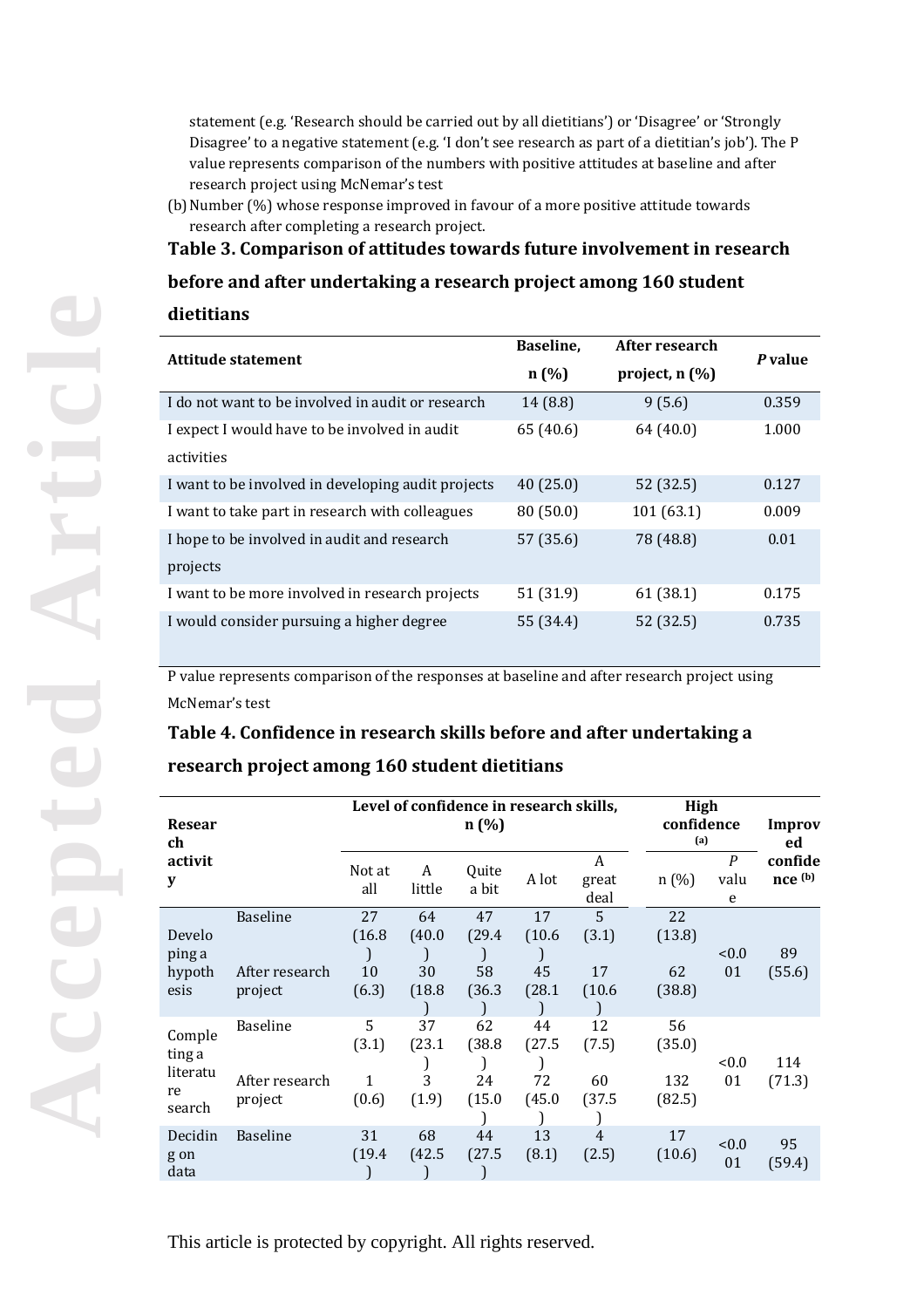| collecti<br>on<br>method<br>S. | After research<br>project | 10<br>(6.3)                   | 38<br>(23.8)<br>$\mathcal{L}$ | 56<br>(35.0)<br>$\mathcal{C}$ | 39<br>(24.4)<br>$\mathcal{L}$ | 17<br>(10.6)<br>$\mathcal{C}$ | 56<br>(35.0)  |                |              |
|--------------------------------|---------------------------|-------------------------------|-------------------------------|-------------------------------|-------------------------------|-------------------------------|---------------|----------------|--------------|
| Designi<br>ng a<br>researc     | Baseline                  | 31<br>(19.4)<br>)             | 62<br>(38.8)<br>$\mathcal{L}$ | 48<br>(30.0)<br>)             | 15<br>(9.4)                   | $\overline{4}$<br>(2.5)       | 19<br>(11.9)  | < 0.0          | 90           |
| h<br>protoc<br>οl              | After research<br>project | 13<br>(8.1)                   | 39<br>(24.4)<br>$\mathcal{L}$ | 52<br>(32.5)<br>$\mathcal{L}$ | 44<br>(27.5)<br>$\mathcal{E}$ | 12<br>(7.5)                   | 56<br>(35.0)  | 01             | (56.3)       |
| Obtaini<br>ng<br>researc       | <b>Baseline</b>           | 80<br>(50.0)<br>$\mathcal{E}$ | 52<br>(32.5)<br>$\mathcal{L}$ | 15<br>(9.4)                   | 9<br>(5.6)                    | $\overline{4}$<br>(2.5)       | 13<br>(8.1)   | 0.12           | 46           |
| h ethics<br>approv<br>al       | After research<br>project | 81<br>(50.6)<br>1             | 41<br>(25.6)<br>1             | 16<br>(10.0)<br>1             | 15<br>(9.4)                   | $\overline{7}$<br>(4.4)       | 22<br>(13.8)  | $\overline{4}$ | (28.8)       |
| Collecti<br>ng                 | <b>Baseline</b>           | 24<br>(15.0)<br>)             | 64<br>(40.0)<br>$\mathcal{L}$ | 56<br>(35.0)<br>)             | 13<br>(8.1)                   | 3<br>(1.9)                    | 16<br>(10.0)  | < 0.0          | 100          |
| original<br>data               | After research<br>project | 21<br>(13.1)<br>$\mathcal{E}$ | 24<br>(15.0)<br>$\mathcal{L}$ | 31<br>(19.4)<br>$\mathbf{I}$  | 55<br>(34.4)<br>$\mathbf{I}$  | 29<br>(18.1)<br>)             | 84<br>(52.5)  | 01             | (62.5)       |
| Statisti<br>cal                | <b>Baseline</b>           | 47<br>(29.4)<br>$\mathcal{E}$ | 63<br>(39.4)<br>$\mathcal{E}$ | 39<br>(24.4)<br>$\mathcal{L}$ | 8<br>(5.0)                    | 3<br>(1.9)                    | 11<br>(6.9)   | < 0.0          | 85           |
| analysi<br>S                   | After research<br>project | 32<br>(20.0)<br>$\mathcal{E}$ | 31<br>(19.4)<br>$\mathcal{L}$ | 51<br>(31.9)<br>)             | 31<br>(19.4)<br>$\mathcal{L}$ | 15<br>(9.4)                   | 46<br>(28.8)  | 01             | (53.1)       |
| Drawin<br>g<br>conclus         | <b>Baseline</b>           | 12<br>(7.5)                   | 44<br>(27.5)<br>J             | 69<br>(43.1)<br>)             | 29<br>(18.1)<br>)             | 6<br>(3.8)                    | 35<br>(21.9)  | < 0.0          | 120          |
| ions<br>from<br>researc<br>h   | After research<br>project | 4<br>(2.5)                    | 2<br>(1.3)                    | 32<br>(20.0)<br>$\mathcal{I}$ | 78<br>(48.8)<br>$\mathbf{I}$  | 44<br>(27.5)<br>$\mathcal{I}$ | 122<br>(76.3) | 01             | (75.0)       |
| Writing<br>a                   | <b>Baseline</b>           | $\overline{9}$<br>(5.6)       | 50<br>(31.3)<br>$\mathbf{I}$  | 73<br>(45.6)<br>J             | 25<br>(15.6)<br>J             | 3<br>(1.9)                    | 28<br>(17.5)  | < 0.0          | 121          |
| researc<br>h<br>report         | After research<br>project | $\overline{2}$<br>(1.3)       | 5<br>(3.1)                    | 29<br>(18.1)                  | 68<br>(42.5)<br>$\mathbf{I}$  | 56<br>(35.0)<br><sup>)</sup>  | 124<br>(77.5) | 01             | (75.6)       |
| Orally<br>present<br>ing       | <b>Baseline</b>           | 6<br>(3.8)                    | 36<br>(22.5)<br>$\mathcal{L}$ | 61<br>(38.1)<br>℩             | 46<br>(28.8)<br>$\mathcal{L}$ | 11<br>(6.9)                   | 57<br>(35.6)  |                |              |
| researc<br>h<br>finding<br>s   | After research<br>project | $\boldsymbol{6}$<br>(3.8)     | 10<br>(6.3)                   | 39<br>(24.4)<br>$\mathbf{I}$  | 55<br>(34.4)<br>$\mathbf{I}$  | 50<br>(31.3)<br>$\mathbf{I}$  | 105<br>(65.6) | < 0.0<br>01    | 92<br>(57.5) |
| Overall<br>researc             | <b>Baseline</b>           | 15<br>(9.4)                   | 60<br>(37.5)<br>$\mathcal{L}$ | 72<br>(45.0)<br>)             | 10<br>(6.3)                   | 3<br>(1.9)                    | 13<br>(8.1)   | < 0.0          | 113          |
| h<br>process                   | After research<br>project | $\mathfrak{Z}$<br>(1.9)       | 9<br>(5.6)                    | 69<br>(43.1)                  | 59<br>(36.9)                  | 20<br>(12.5)                  | 79<br>(49.4)  | 01             | (70.6)       |

(a)Numbers (%) with 'High confidence' are those reporting either 'A lot' or 'A great deal' of confidence in their research skills. P value represents comparison of the numbers with high confidence at baseline and after research project using McNemar's test

**Accepted Article** Articl Accepted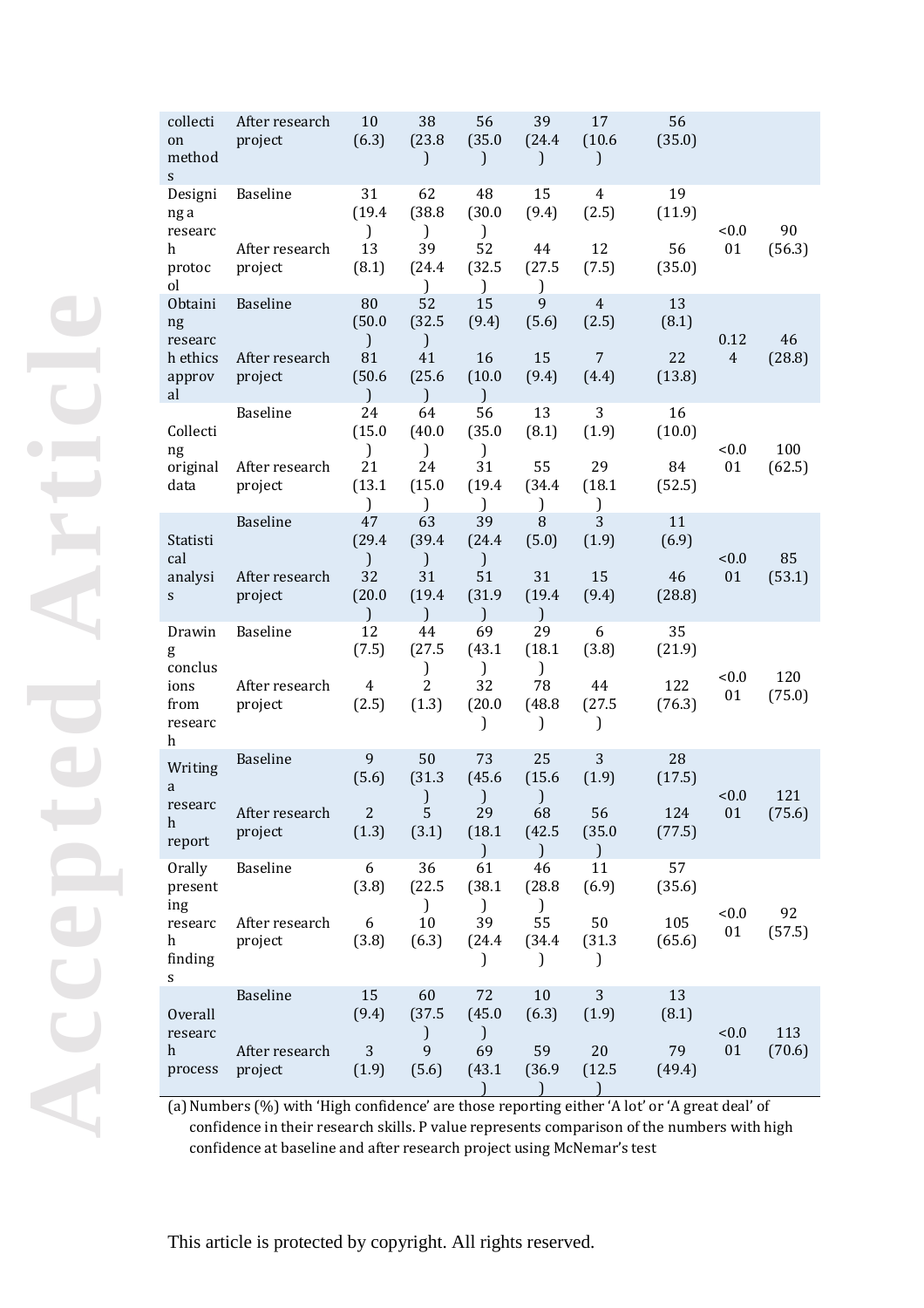(b) Number (%) with 'improved confidence' defined as increasing in confidence by one or more on the Likert scale between baseline and after completing the project (e.g. changing from '2 A little confidence' to '3 Quite a bit of confidence').

**Table 5. Level of involvement in aspects of the research project and perception of the extent to which the research project contributed to the development of their research skills among student dietitians**

|                                          | <b>Level of</b>          |                     |                               |                  |                                                      |               | Perception of the extent to which undertaking the                           |                |        |                 |  |  |  |  |
|------------------------------------------|--------------------------|---------------------|-------------------------------|------------------|------------------------------------------------------|---------------|-----------------------------------------------------------------------------|----------------|--------|-----------------|--|--|--|--|
| involvement in this                      |                          |                     |                               |                  |                                                      |               |                                                                             |                |        |                 |  |  |  |  |
|                                          |                          |                     | aspect of the                 |                  |                                                      |               | research project contributed to the development<br>of their research skills |                |        |                 |  |  |  |  |
|                                          |                          |                     | research project              |                  |                                                      |               |                                                                             |                |        |                 |  |  |  |  |
|                                          |                          |                     | n(%)                          |                  |                                                      |               | n(%)                                                                        |                |        |                 |  |  |  |  |
| <b>Research</b><br>activity <sup>a</sup> | N<br>ot<br>at<br>al<br>1 | A<br>lit<br>tl<br>e | Q<br>ui<br>te<br>a<br>bi<br>t | A<br>lo<br>t     | A<br>gr<br>${\bf e}$<br>at<br>$\mathbf d$<br>e<br>al | Not at<br>all | A little                                                                    | Quite a<br>bit | A lot  | A great<br>deal |  |  |  |  |
|                                          | 3                        | 2                   | $\overline{2}$                | $\overline{2}$   | $\overline{4}$                                       |               |                                                                             |                |        |                 |  |  |  |  |
|                                          | 3                        | $\, 8$              | $\, 8$                        | 6                | $\overline{5}$                                       |               |                                                                             |                |        |                 |  |  |  |  |
|                                          | (2)                      | (1)                 | (1)                           | (1)              | (2)                                                  |               |                                                                             |                |        |                 |  |  |  |  |
| Developing a                             | 0.                       | 7.                  | 7.                            | 6.               | 8.                                                   |               | 35                                                                          | 39             | 48     |                 |  |  |  |  |
| hypothesis                               | 6)                       | 5)                  | 5)                            | 3)               | 1)                                                   | 15 (9.4)      | (21.9)                                                                      | (24.4)         | (30.0) | 23 (14)         |  |  |  |  |
|                                          | $\mathbf{1}$             | $\mathbf{1}$        | $\mathbf{1}$                  | 3                | $\mathbf{1}$                                         |               |                                                                             |                |        |                 |  |  |  |  |
|                                          | (0)                      | (0)                 | $\overline{4}$                | $\mathbf{1}$     | $\mathbf{1}$                                         |               |                                                                             |                |        |                 |  |  |  |  |
|                                          | .6                       | .6                  | (8)                           | (1)              | $\sqrt{3}$                                           |               |                                                                             |                |        |                 |  |  |  |  |
| Completing                               | $\mathcal{L}$            | $\mathcal{L}$       | $\boldsymbol{.8}$             | 9.               | (7)                                                  |               |                                                                             |                |        |                 |  |  |  |  |
| a literature                             |                          |                     | $\mathcal{L}$                 | 4)               | 0.                                                   |               |                                                                             | 27             | 56     | 67              |  |  |  |  |
| search                                   |                          |                     |                               |                  | 6)                                                   | 2(1.3)        | 8(5.0)                                                                      | (16.9)         | (35.0) | (41.9)          |  |  |  |  |
|                                          | $\overline{4}$           | $\overline{2}$      | $\overline{2}$                | $\overline{2}$   | $\overline{4}$                                       |               |                                                                             |                |        |                 |  |  |  |  |
| Deciding on                              | $\overline{7}$           | $\, 8$              | 3                             | $\overline{2}$   | $\boldsymbol{0}$                                     |               |                                                                             |                |        |                 |  |  |  |  |
| data                                     | (2)                      | (1)                 | (1)                           | (1)              | (2)                                                  |               |                                                                             |                |        |                 |  |  |  |  |
| collection                               | 9.                       | 7.                  | 4.                            | 3.               | 5.                                                   | 19            | 32                                                                          | $\bf 44$       | 45     | $20\,$          |  |  |  |  |
| methods                                  | 4)                       | 5)                  | 4)                            | 8)               | 0)                                                   | (11.9)        | (20.0)                                                                      | (27.5)         | (28.1) | (12.5)          |  |  |  |  |
|                                          | $\overline{4}$           | 3                   | $\mathbf{1}$                  | $\overline{2}$   | $\overline{4}$                                       |               |                                                                             |                |        |                 |  |  |  |  |
|                                          | $\mathbf{1}$             | 3                   | $\, 8$                        | $\boldsymbol{7}$ | $\mathbf 1$                                          |               |                                                                             |                |        |                 |  |  |  |  |
| Designing a                              | (2)                      | (2)                 | (1)                           | (1)              | (2)                                                  |               |                                                                             |                |        |                 |  |  |  |  |
| research                                 | 5.                       | 0.                  | 1.                            | 6.               | 5.                                                   | $20\,$        | 33                                                                          | $40\,$         | 42     | 25              |  |  |  |  |
| protocol                                 | 6)                       | 6)                  | 3)                            | 9)               | 6)                                                   | (12.5)        | (20.6)                                                                      | (25.0)         | (26.3) | (15.6)          |  |  |  |  |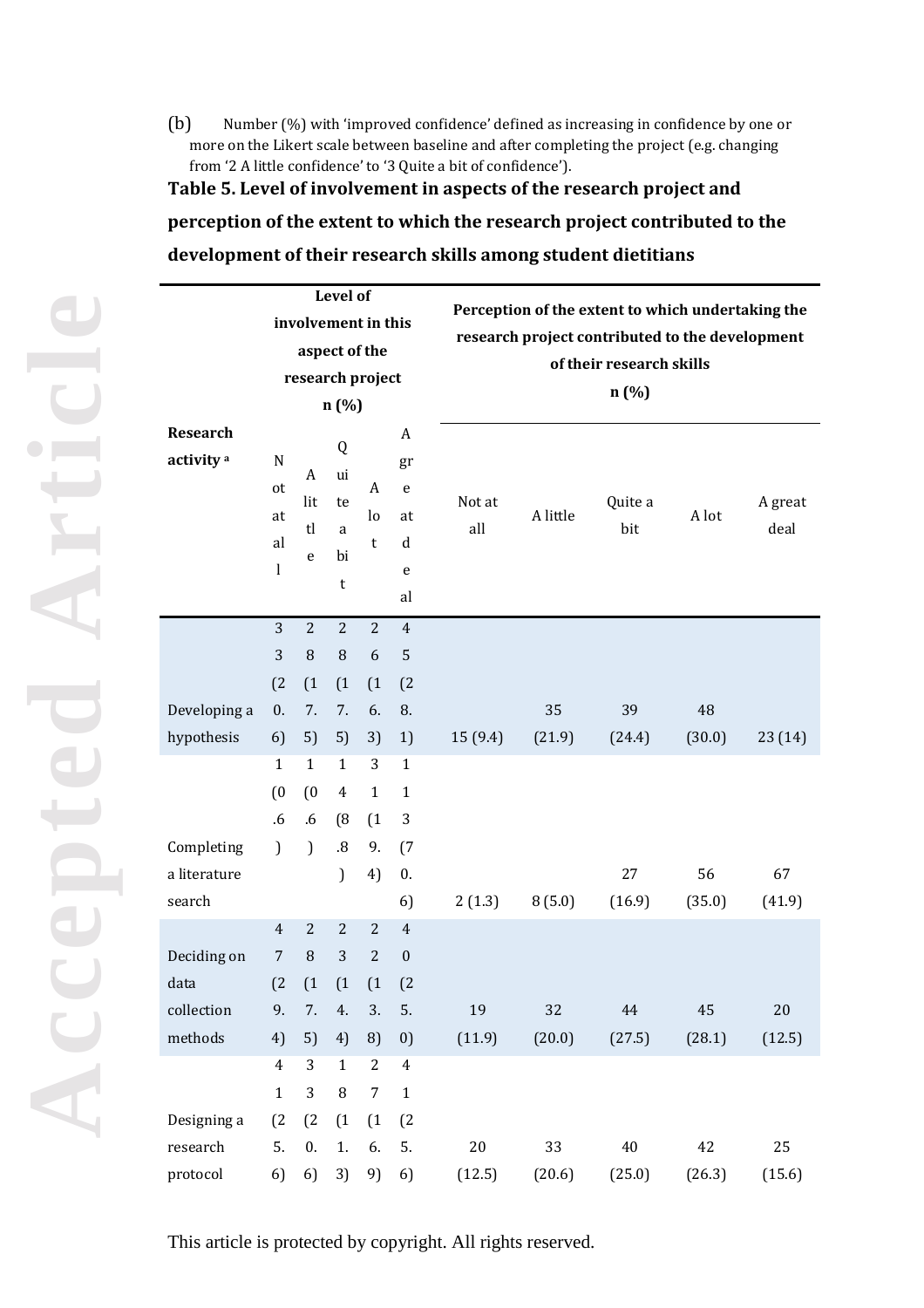|               | $\mathbf{1}$    | 8                | $\overline{9}$   | 8                 | $1\,$            |        |        |         |        |            |
|---------------|-----------------|------------------|------------------|-------------------|------------------|--------|--------|---------|--------|------------|
|               | $\sqrt{2}$      | (5)              | (5)              | (5)               | $\boldsymbol{0}$ |        |        |         |        |            |
| Obtaining     | 5               | $\bf .0$         | $\cdot 6$        | $\boldsymbol{.0}$ | (6)              |        |        |         |        |            |
| research      | (7)             | $\mathcal{L}$    | $\mathcal{L}$    | $\mathcal{L}$     | .3               |        |        |         |        |            |
| ethics        | 8.              |                  |                  |                   | $\mathcal{L}$    | 100    | 29     |         |        |            |
| approval      | 1)              |                  |                  |                   |                  | (62.5) | (18.1) | 13(8.1) | 8(5.0) | 10(6.3)    |
|               | $\overline{4}$  | 9                | $\mathbf{1}$     | $\mathbf{1}$      | 7                |        |        |         |        |            |
|               | 3               | (5)              | $\, 8$           | 5                 | 5                |        |        |         |        |            |
|               | (2)             | .6               | (1)              | (9)               | (4)              |        |        |         |        |            |
| Collecting    | 6.              | $\mathcal{L}$    | 1.               | $\cdot$           | 6.               | 31     | 19     | 21      | 51     | 38         |
| original data | 9)              |                  | 3)               | $\mathcal{L}$     | 9)               | (19.4) | (11.9) | (13.1)  | (31.9) | (23.8)     |
|               | 3               | $\mathbf{1}$     | $\mathbf{1}$     | $\overline{2}$    | 6                |        |        |         |        |            |
|               | 6               | 5                | $\boldsymbol{9}$ | 3                 | $\sqrt{ }$       |        |        |         |        |            |
|               | (2)             | (9)              | (1)              | (1)               | (4)              |        |        |         |        |            |
| Statistical   | 2.              | $\cdot$          | 1.               | 4.                | 1.               | 31     | 25     | 40      | 36     | 28         |
| analysis      | 5)              | $\mathcal{L}$    | 9)               | 4)                | 9)               | (19.4) | (15.6) | (25.0)  | (22.5) | (17.5)     |
|               | 3               | $\mathbf{1}$     | $\overline{4}$   | $\overline{2}$    | $\mathbf 1$      |        |        |         |        |            |
|               | (1)             | (0)              | (2)              | 9                 | $\boldsymbol{2}$ |        |        |         |        |            |
| Drawing       | .9              | .6               | $.5\,$           | (1)               | 3                |        |        |         |        |            |
| conclusions   | $\mathcal{L}$   | $\mathcal{L}$    | $\mathcal{L}$    | 8.                | (7)              |        |        |         |        |            |
| from          |                 |                  |                  | 1)                | 6.               |        |        | 26      | 68     | 57         |
| research      |                 |                  |                  |                   | 9)               | 5(3.1) | 4(2.5) | (16.3)  | (42.5) | (35.6)     |
|               | $\overline{4}$  | $\mathbf{1}$     | $\overline{2}$   | $\mathbf{1}$      | $1\,$            |        |        |         |        |            |
|               | (2)             | (0)              | (1)              | $\overline{4}$    | $\sqrt{3}$       |        |        |         |        |            |
|               | $.5\phantom{0}$ | .6               | .3               | (8)               | 9                |        |        |         |        |            |
| Writing a     | $\mathcal{L}$   | $\mathcal{L}$    | $\big)$          | .8                | (8)              |        |        |         |        |            |
| research      |                 |                  |                  | $\mathcal{L}$     | 6.               |        |        | 16      | 57     | ${\bf 78}$ |
| report        |                 |                  |                  |                   | 9)               | 5(3.1) | 4(2.5) | (10.0)  | (35.6) | (48.8)     |
|               | $\mathbf{1}$    | $\mathbf{1}$     | 5                | $\mathbf 1$       | $\mathbf 1$      |        |        |         |        |            |
|               | $\mathbf{1}$    | $\boldsymbol{0}$ | (3)              | $\boldsymbol{6}$  | $\mathbf 1$      |        |        |         |        |            |
| Orally        | (6)             | (6)              | $.1\,$           | (1)               | $\, 8$           |        |        |         |        |            |
| presenting    | .9              | $.3\,$           | $\mathcal{L}$    | 0.                | (7)              |        |        |         |        |            |
| research      | $\mathcal{L}$   | $\mathcal{L}$    |                  | 0)                | 3.               |        | $18\,$ | 32      | 52     | 49         |
| findings      |                 |                  |                  |                   | 8)               | 9(5.6) | (11.3) | (20.0)  | (32.5) | (30.6)     |
|               | 5               | $\mathbf{2}$     | $\sqrt{2}$       | $\overline{3}$    | 9                |        |        |         |        |            |
|               | (3)             | (1)              | $\boldsymbol{0}$ | $\, 8$            | $\mathbf 5$      |        |        |         |        |            |
| Overall       | $\cdot$ 1       | $.3\phantom{0}$  | (1)              | (2)               | (5)              |        |        |         |        |            |
| research      | $\mathcal{L}$   | $\mathcal{L}$    | 2.               | 3.                | 9.               |        |        | 23      | 49     | 42         |
| process (a)   |                 |                  | 5)               | 8)                | 4)               | 0(0.0) | 3(2.6) | (19.7)  | (41.9) | (35.9)     |

**Accepted Article**  $\bullet$ Accepted

 $\blacktriangleright$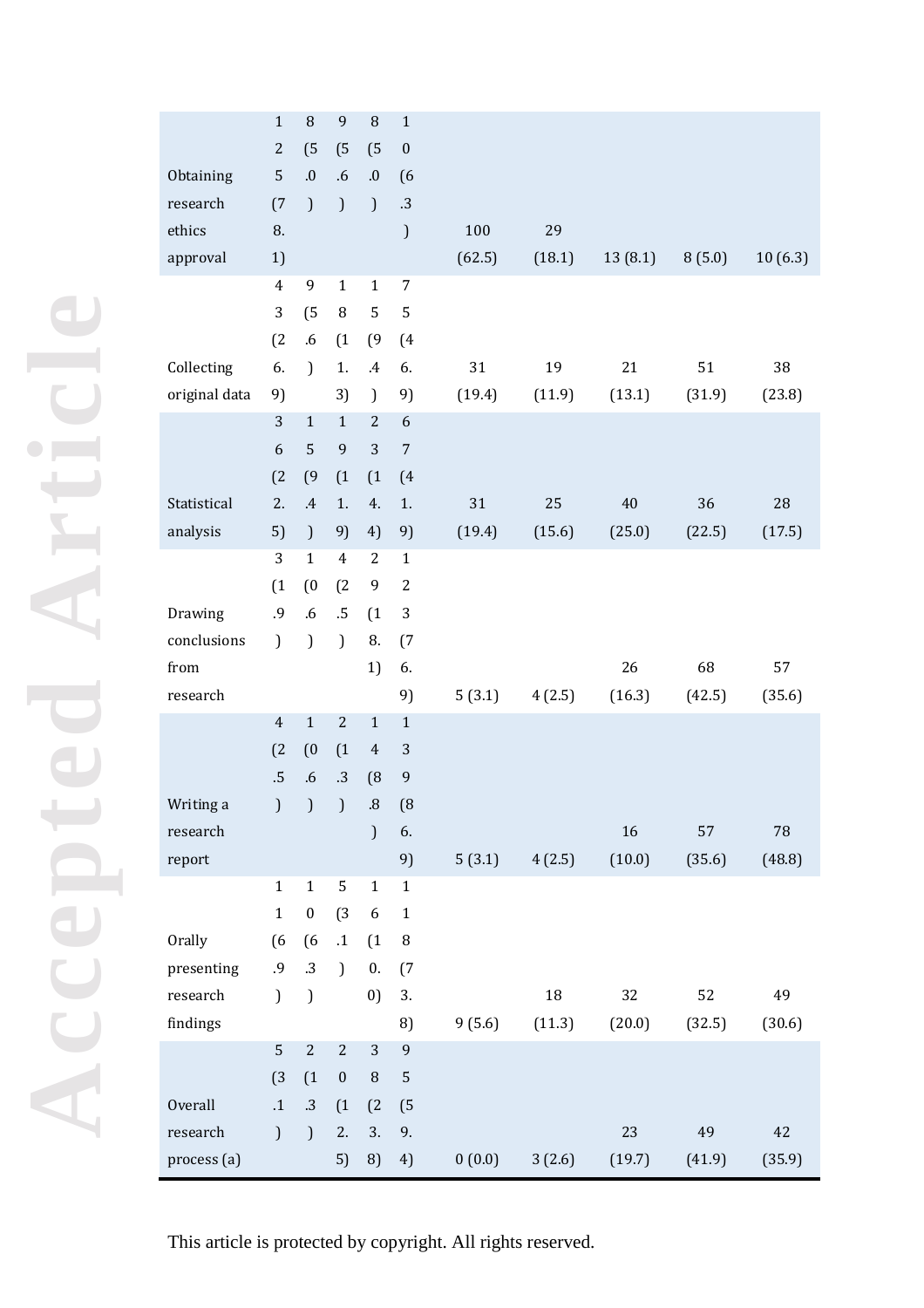(a)Data are from 160 student dietitians, except for perceptions of the extent to which undertaking the research project contributed to the development of their research skills in the "overall research process" which is from 117 students as this question was only introduced from the second cohort onwards.

**Table 6. Univariable and multivariable analysis of participant and project-related factors associated with having 'high confidence in overall research skills' and having 'improved confidence in overall research skills' after completing the research project among 160 student dietitians**

|                     |               |           | High confidence in overall        |           |             |           | Improved confidence in overall    |           |
|---------------------|---------------|-----------|-----------------------------------|-----------|-------------|-----------|-----------------------------------|-----------|
|                     |               |           | research skills after project (a) |           |             |           | research skills after project (b) |           |
| <b>Variable</b>     | Univariable   |           | Multivariable                     |           | Univariable |           | Multivariable                     |           |
| (Reference          | analysis      |           | analysis                          |           | analysis    |           | analysis                          |           |
| group)              |               |           |                                   |           |             |           |                                   |           |
|                     | <b>OR</b>     | ${\bf P}$ | <b>OR</b>                         | ${\bf P}$ | <b>OR</b>   | ${\bf P}$ | <b>OR</b>                         | ${\bf P}$ |
|                     | (95%<br>value |           | (95%                              | value     | (95%        | value     | (95%                              | value     |
|                     | CI)           |           | CI)                               |           | CI)         |           | CI)                               |           |
|                     | 0.98          |           |                                   |           | 0.96        |           | 0.97                              |           |
| Age                 | $(0.93 -$     | 0.284     |                                   |           | $(0.91 -$   | 0.071     | $(0.92 -$                         | 0.245     |
|                     | 1.02)         |           |                                   |           | 1.00)       |           | 1.02)                             |           |
| Gender (Female)     |               |           |                                   |           |             |           |                                   |           |
|                     | 1.25          |           |                                   |           | 0.47        |           |                                   |           |
| Male                | $(0.37 -$     | 0.723     |                                   |           | $(0.14 -$   | 0.234     |                                   |           |
|                     | 4.27)         |           |                                   |           | 1.63)       |           |                                   |           |
| University (London  |               |           |                                   |           |             |           |                                   |           |
| Metropolitan)       |               |           |                                   |           |             |           |                                   |           |
| King's College      | 1.16          |           |                                   |           | 2.27        |           | 1.81                              |           |
| London              | $(0.50 -$     | 0.668     |                                   |           | $(1.10 -$   | 0.027     | $(0.73 -$                         | 0.202     |
|                     | 2.32)         |           |                                   |           | 4.71)       |           | 4.51)                             |           |
| Previous research   |               |           |                                   |           |             |           |                                   |           |
| involvement         |               |           |                                   |           |             |           |                                   |           |
| (None)              |               |           |                                   |           |             |           |                                   |           |
| Some previous       | 1.80          |           |                                   |           | 0.92        |           |                                   |           |
| research            | $(0.76 -$     | 0.179     |                                   |           | $(0.37 -$   | 0.865     |                                   |           |
| involvement         | 4.26          |           |                                   |           | 2.30)       |           |                                   |           |
| Supervision model / |               |           |                                   |           |             |           |                                   |           |
| location (Internal) |               |           |                                   |           |             |           |                                   |           |
| External            | 2.05          |           | 2.11                              |           | 1.49        |           | 0.98                              |           |
| project             | $(1.05 -$     | 0.035     | $(0.81 -$                         | 0.126     | $(0.71 -$   | 0.295     | $(0.33 -$                         | 0.969     |
|                     | 4.00          |           | 5.47)                             |           | 3.14)       |           | 2.89                              |           |